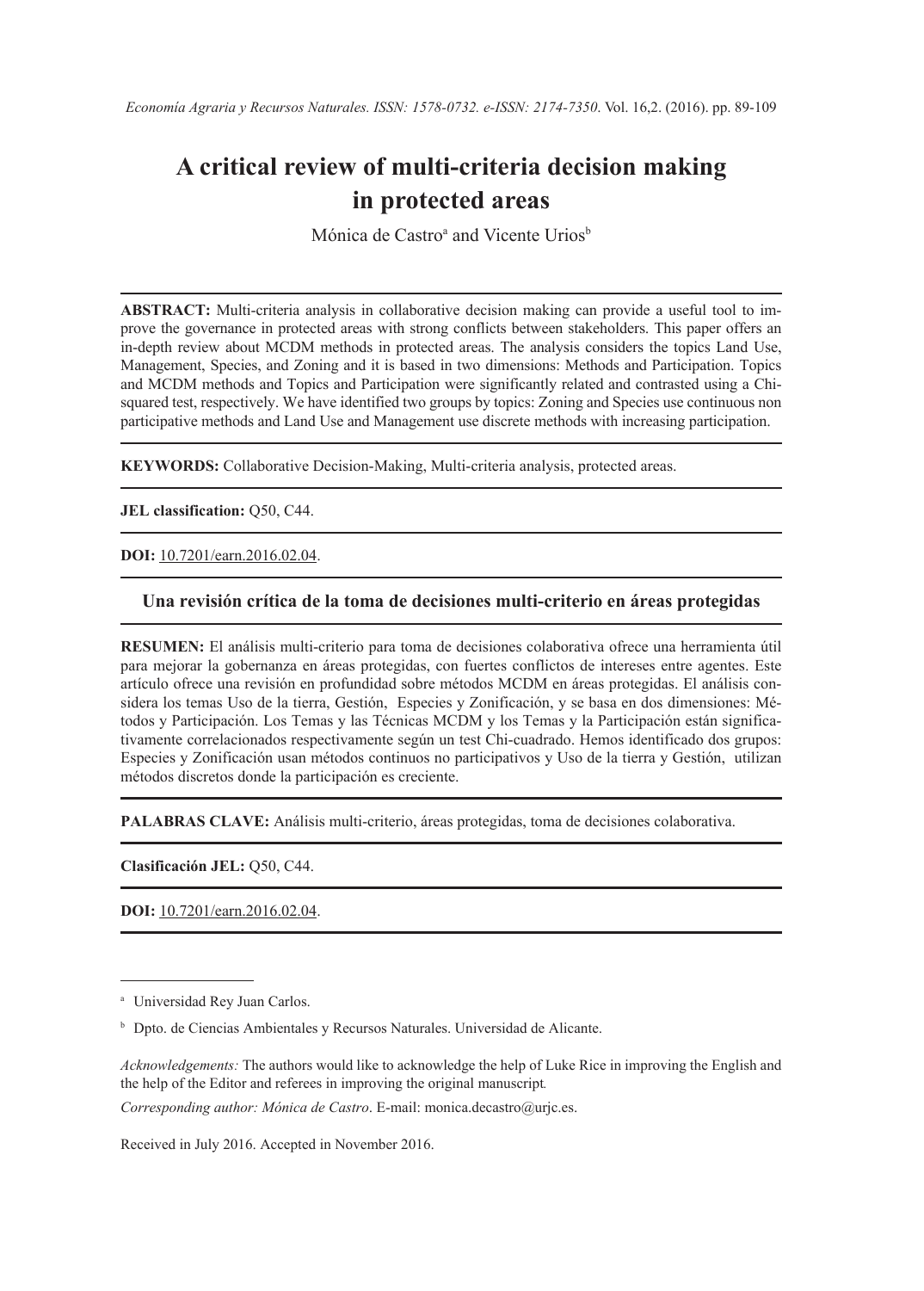## **1. Introduction**

Multi-Criteria Decision Analysis (MCA) is "an umbrella term to describe a collection of formal approaches which seek to take explicit account of multiple criteria in helping individual or groups explore decisions that matter" (Belton and Stewart, 2002, p.2).

The use of Multi-Criteria Decision Analysis for Decision Making (hereafter MCDM) is particularly useful for resolving conflicts of interest, such as those related to the management of natural resources in protected areas, where economic, ecological and social interests clash with each other (Ananda and Herath, 2009). These methods provide a structured framework of discussion that may be helpful in resolving conflicts and optimizing resources. Moreover, they bring transparency to the processes of participation in the formulation of public policy for natural resource management (Ananda, 2007) and are an interesting source of information for managers.

Multi-criteria analysis in collaborative decision making can be a useful tool for implementing good governance. Graham *et al*. (2003) define good governance in protected areas on the basis of five attributes: legitimacy and voice, direction, performance, accountability and fairness. These attributes are based in the United Nations Development Program principles of good governance: Participation, Consensus orientation, Strategic vision, Responsiveness of institutions and processes to stakeholders, Effectiveness and Efficiency, Accountability to the public and to institutional stakeholders, Transparency, Equity and Rule of Law (UNDP, 1999). On the one hand, MCA provides a structured framework for decision making. On the other hand, Group Decision Making provides a scenario where it is possible to incorporate transparently the participation of stakeholders. The interactivity of the process has more chance of success to achieve the maximum consensus and regain the loss of reciprocity that sometimes is generated in protected areas. Thus, participatory multicriteria analysis can help to integrate some of these principles of good governance in the management of protected areas.

The concern for a good governance in protected areas has been driven by (i) the conflict generated by the use of resources, (ii) the growing role of local communities in the management of natural resources (Ostrom, 2000) and (iii) the social demand for an institutional framework characterized by globalization, transparency and public participation (Dearden *et al*., 2005). These three factors have made necessary to incorporate new forms of governance where stakeholder participation plays an important role in the structure of relations and that should be reflected in management actions. Parallel to the interest promoted by the quality of governance, an impulse of participatory MCDM has been generated (Mendoza and Martins, 2006). However, to date, there is a lack of comprehensive reviews on the use of participatory MCDM in protected areas.

There have been several literature reviews on MCDM in natural resource management. Ananda and Herath (2009), Huang *et al*. (2011) and Kiker *et al*. (2005) have reviewed the use of MCDM in natural resource management taking into account contaminated sites, the latter two provide broad reviews while the former focuses on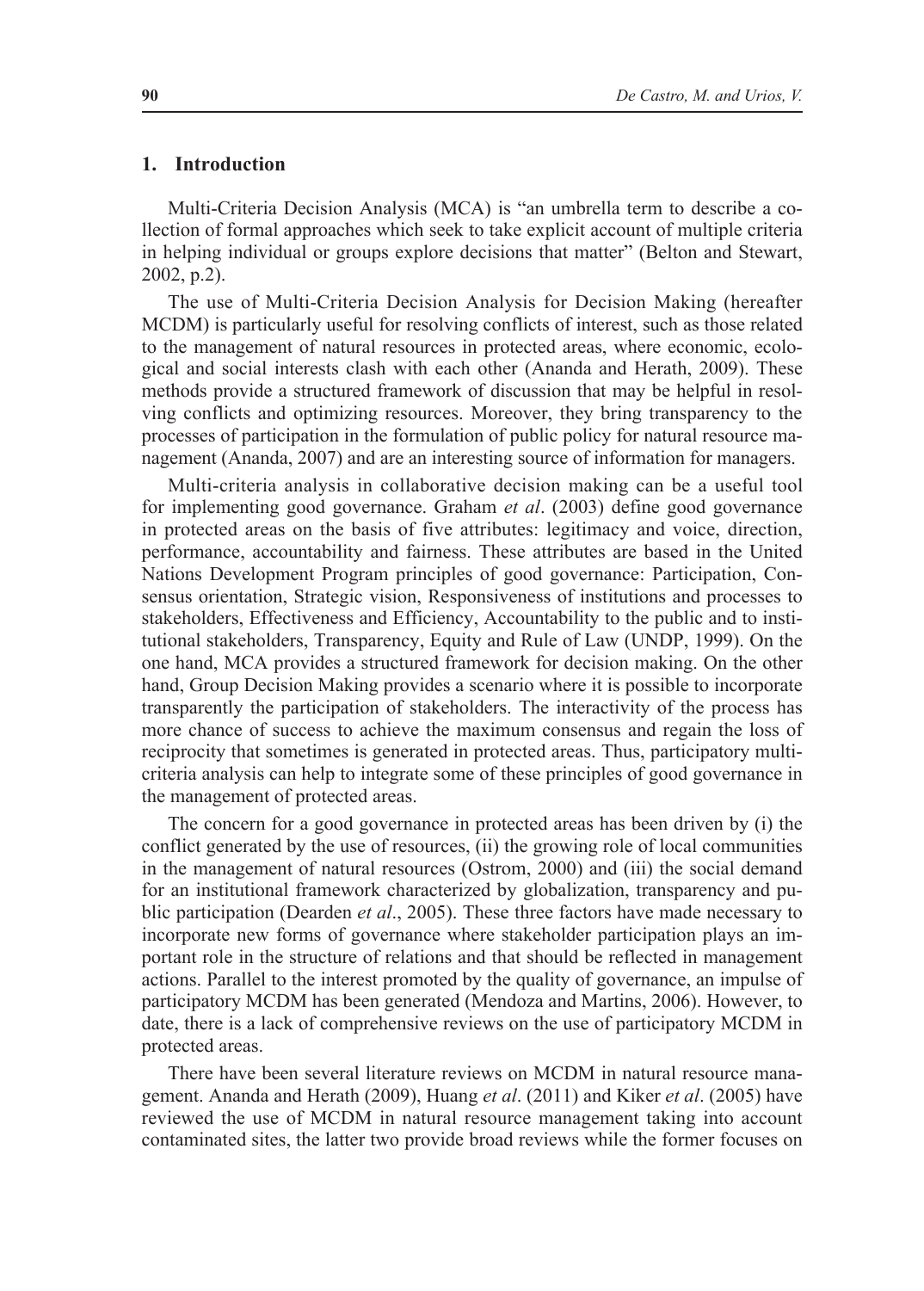forest management. Moreover, the revisions of Diaz-Balteiro and Romero (2008), Mendoza and Martins (2006), Proctor and Qureshi (2005), Vacik *et al*. (2014) and Estévez and Gelcich (2015) consider participation. There has only been a minireview on the use of MCDM in protected areas, but it does not take into account participation (Moffett and Sarkar, 2006).

Here, we provide a thorough review of studies on MCDM in protected areas. We reviewed 164 articles on MCDM in protected areas from 2000 to 2016. The literature review is analysed from two approaches: methods and participation. The first approach analyses the different MCDM methods according to the problem needing to be solved. The second one analyses the use of MCDM in collaborative decision making and the type of participation. Both approaches are based on four key issues in protected areas, or protected areas topics: Land Use, Management, Species and Zoning.

The three specific objectives of this paper are: (i) To review MCDM models and their application in protected areas between 2000 and 2016, (ii) To identify the major multi-criteria techniques in protected areas and the problems they solve, (iii) To analyse the evolution of participation to these models.

## **2. Methods**

# *2.1. Literature search*

The literature review has been performed through a search among journals included in the Journal Citation Reports (Science and Social Science). Given the multidisciplinary nature of the research, the search was conducted in the following areas: Operations Research/Management Science, Biodiversity Conservation, Economics, Forestry, Environmental Sciences/Ecology, Agricultural Economics and Policy, Business and Statistics/Probability.

#### *2.2. Classification scheme*

The analysis is based in two dimensions: MCDM methods and Participation, and it has been considered through the topics Land Use, Management, Species and Zoning.

# **Multi-criteria methods**

In this paper, the multi-criteria techniques have been grouped into eight classes: (i) AHP/ANP, (ii) Value/Utility (iii) Outranking (iv) Continuous, (v) Fuzzy, (vi) Soft, (vii) Mix and (viii) Others. The following paragraphs briefly describe these main multi-criteria techniques used in natural resource management.

**(i) AHP/ANP:** The Analytical Hierarchy Process (AHP) uses a pairwise comparison in order to obtain the relative importance of the criteria and of the alternatives on a hierarchical structure of the decision problem. It uses value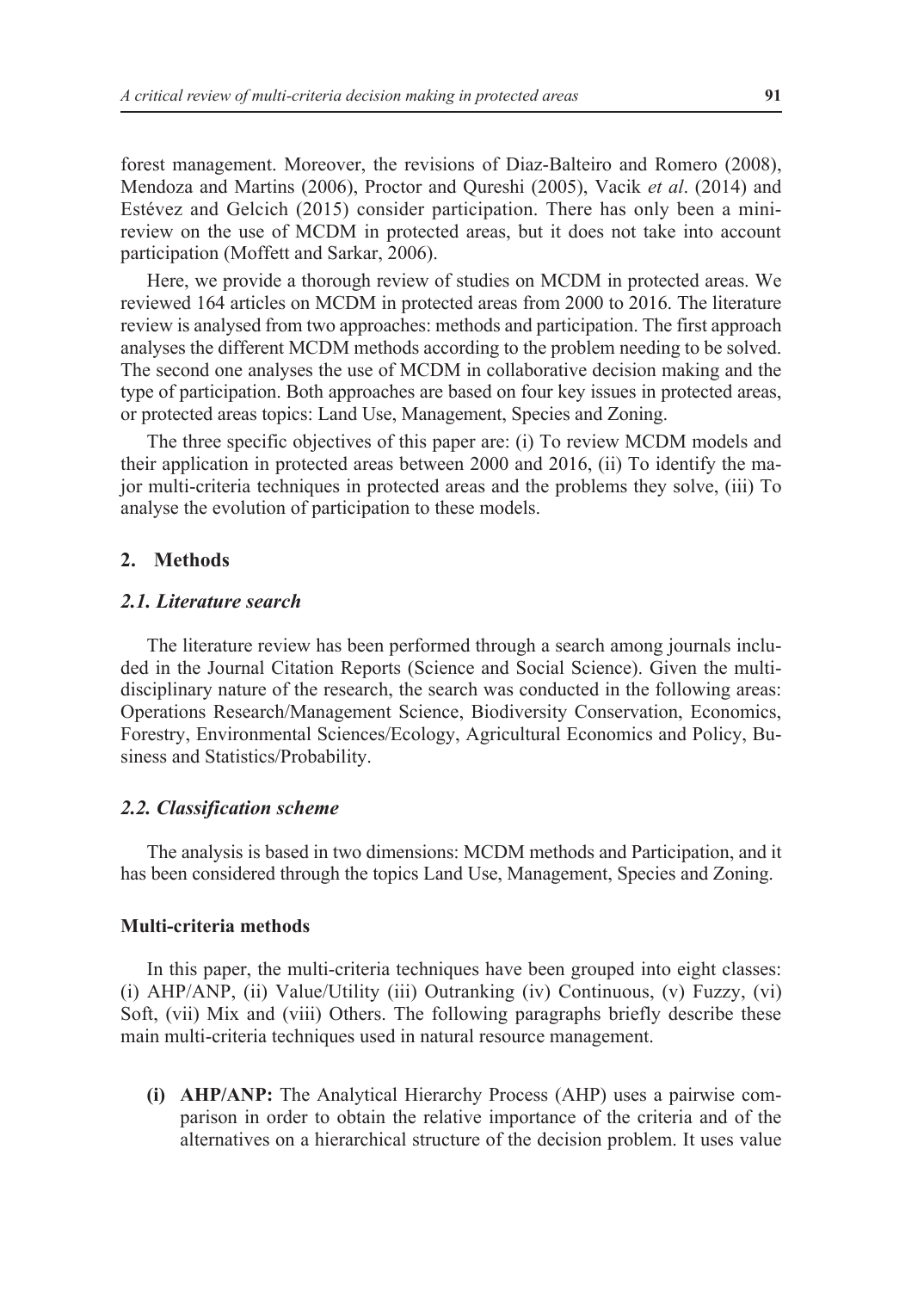judgments and quantifies the importance of the criteria and objectives to prioritize management alternatives. Analytical Network Process (ANP) is a generalization of AHP, where the base is not a hierarchical structure but a network (Greco *et al*., 2005).

- **(ii) Value/Utility:** The Multi-Atributte Value Theory (MAVT) and Multiattribute Utility Theory (MAUT): The first obtains a function value for each criterion and then these individual functions are aggregated into a global value function. MAUT assumes that each criterion is directly associated with a quantitative attribute measured in cardinal scale (Belton and Stewart, 2002).
- **(iii) Outranking Techniques:** Preference Ranking Organisation METHod for Enrichment Evaluations (PROMETHEE) performs pairwise comparisons of the criteria and is based on improvement relationships to prioritize alternatives (Belton and Stewart, 2002). ELimination Et Choix Traduisant la REalité (ELECTRE) uses the same approach of PROMETHEE to define the ranking of alternatives based on relations of overrating, but uses a concordance and discordance analysis for the desirability of each alternative (Mendoza and Martins, 2006).
- **(iv) Continuous methods:** Linear programming, Goal Programming and Compromise Programming are the most popular methods to resolve problems about management of natural resources. These techniques are continuous models using optimization techniques to select the best possible alternative. (Greco *et al*., 2005).
- **(v) Fuzzy methods:** Use imprecise and uncertain information. This approach specifies each alternative with some degree of membership (Ananda and Herath, 2009).
- **(vi) Soft systems methods:** Use a very small structure, based on group participation. "They give primacy to defining most relevant factors, perspectives and issues that have to be taken into account, and in designing strategies upon which the problem can be better understood and the decision process better guided" (Mendoza and Martins, 2006, p.17).
- **(vii) Mix:** Uses various MCDM methods mixed to resolve the same problem, however, no one method are more important than another.
- **(viii) Others:** Methods not included in the others groups.

## **Protected Area Topic**

This review has focused on problems concerning protected areas, which in some cases incorporate empirical studies.

The papers have been grouped in four topics: (i) Land Use, (ii) Management, (iii) Species and (iv) Zoning, that include the following: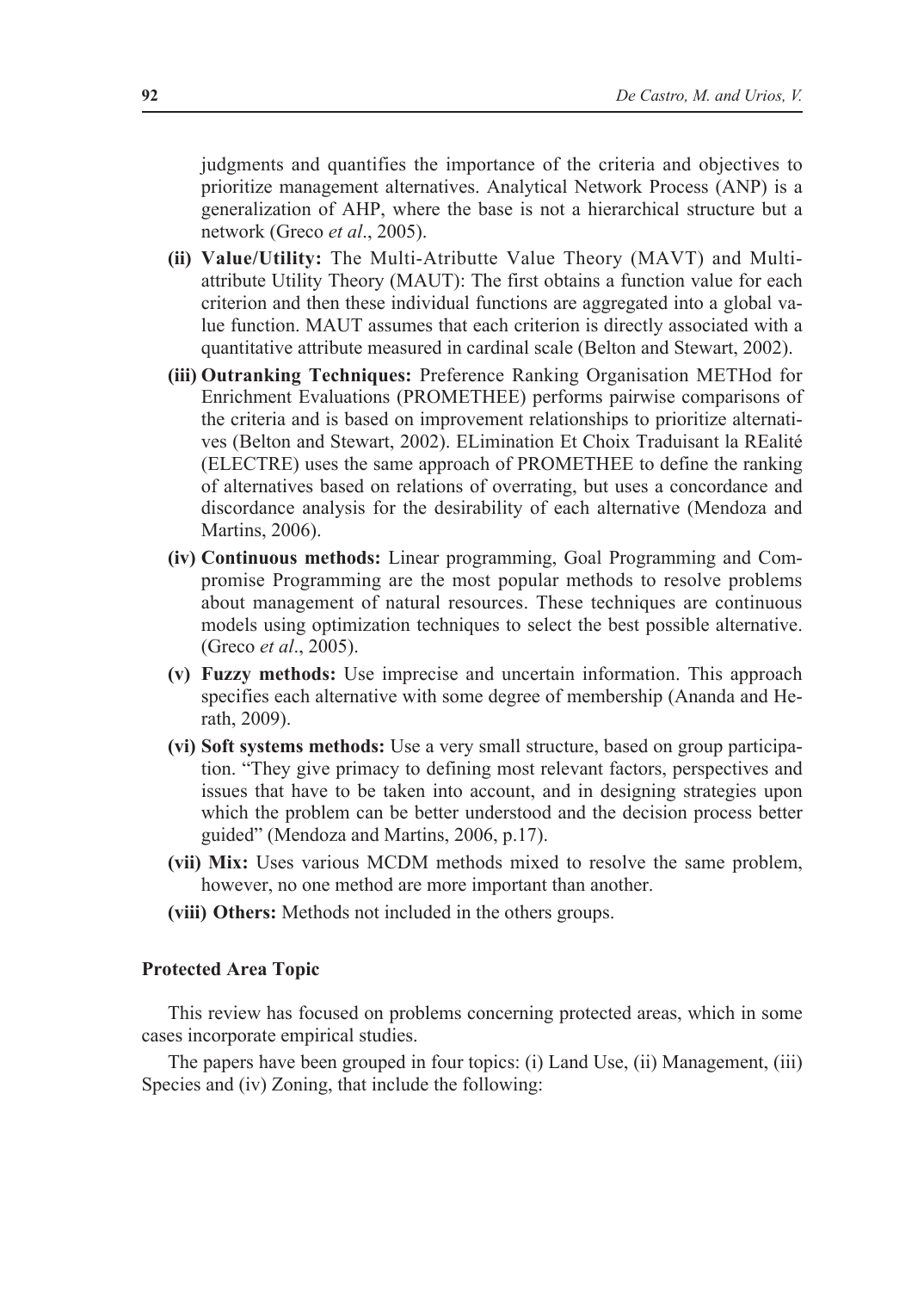- **(i) Land Use:** It refers to spatial planning, land/water use plans and works including issues on the use of resources within protected areas. Two sub-groups have been identified: Water, research carried out in river basins and Land, all the others. Although this group shares many features with Management and is difficult to define the threshold that distinguishes the topics, the land use is the issue causing the majority of conflicts in protected areas. Because of its importance it has been considered that it requires its own, unique topic. The difference between the two groups is that while the models identified in Management try to answer the question "how to manage?" the ones grouped in Land Use answer the question "how to use?"
- **(ii) Management:** It takes into account issues related to the distribution of resources, such as project selection, design of policies and plans for sustainable management of resources. Within this group, three subgroups were identified: Resources, Strategies and Tourism. Resources include studies that solve problems on project prioritization and distribution of economic resources. The studies included in Strategies analyse problems related to the zoning of policies and management plans. Tourism refers to the management of sustainable tourism in protected areas.
- **(iii) Species:** It refers to problems on wildlife management, control of alien species, zoning in relation to species distribution and ecosystem vulnerability.
- **(iv) Zoning:** Includes problems on zoning and demarcation of protected areas and on the assignment of conservation priorities at the spatial scale.

# **Participation**

Reviewed works have been classified considering the participation and collaboration of stakeholders, based on the model of Belton and Stewart (2002):

- **(i) No Participatory:** Stakeholders' preferences are not incorporated in any stage of the decision-making process.
- **(ii) Participatory without Collaboration:** The participants individually express their preferences without interacting among each other. Individual surveys or individual interviews are the usual methods to include this type of participation.
- **(iii) Collaborative:** There is some interaction among participants in the decision making process.

## **Time periods**

The data has been grouped into three homogeneous intervals each lasting four years in order to analyse the evolution of the observations: 2000-2003, 2004-2007, 2008-2011 and 2012-2016.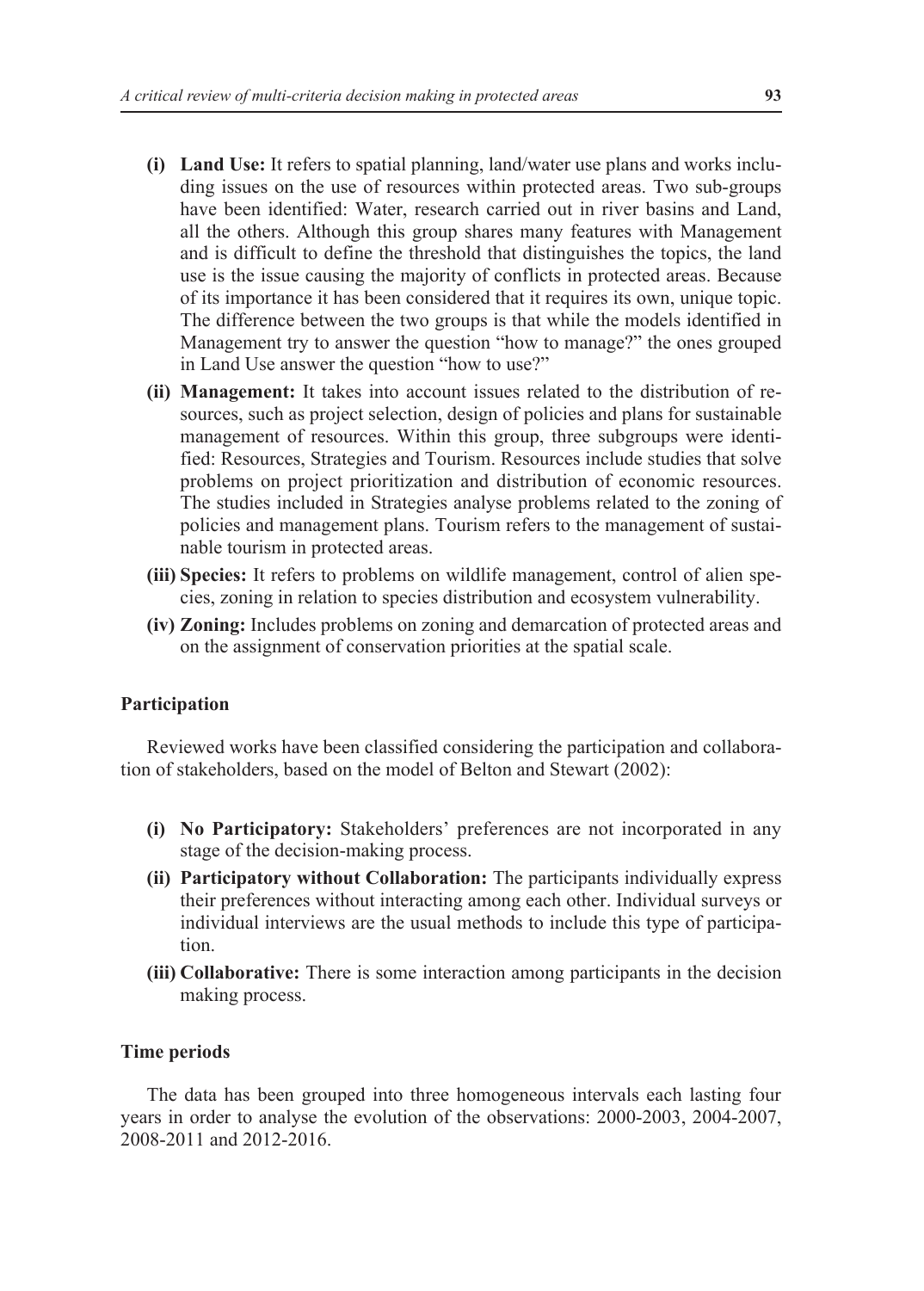#### *2.3. Data analysis*

Results of the literature review were summarized and a Pearson's Chi-squared was used to test for significant differences. Also the Fisher exact test has been used. The analyses have been performed with the software R-Commander v.3.31 and Microsoft Excel 2010.

## **3. Literature review**

## *3.1. Multi-criteria methods*

The most used Multi-criteria methods are Continuous and MIX with 24.4 % and 20.7 % used respectively, followed by Value and AHP/ANP with 15.8 % and 13.4 % of reviewed articles (Table 1).

#### TABLE 1

#### **Number and percentages of reviewed papers by method and topics**

| <b>Topics</b> | AHP/<br><b>ANP</b> | Contin. | <b>Fuzzy</b>   | Mix  | Out-<br>ranking | Soft          | Value          | <b>Others</b>  | <b>SUM</b> | $\frac{0}{0}$ |
|---------------|--------------------|---------|----------------|------|-----------------|---------------|----------------|----------------|------------|---------------|
| Land Use      | 9                  |         |                | 8    |                 | 2             | 8              | 2              | 38         | 23.2          |
| Management    | 9                  | 8       | 9              | 11   | $\mathcal{L}$   | 2             | 10             |                | 58         | 35.4          |
| Species       | 4                  | 3       | $\mathcal{D}$  | 7    |                 | $\mathcal{L}$ | 6              | 2              | 28         | 17.1          |
| Zoning        | ۰                  | 22      | $\overline{4}$ | 8    | ٠               |               | $\mathfrak{D}$ | $\overline{4}$ | 40         | 24.4          |
| <b>SUM</b>    | 22                 | 40      | 16             | 34   | $\overline{4}$  |               | 26             | 15             | 164        |               |
| $\frac{0}{0}$ | 13.4               | 24.4    | 9.7            | 20.7 | 2.44            | 4.2           | 15.8           | 9.1            |            |               |

Source: Own elaboration.

We found a strong dependence between Multi-criteria methods and topics  $(p < 0.001)$  Chi-square). These results suggest that there are MCDM techniques that fit better to specifics problems in protected areas. Considering the topics, clear trends were found in Zoning and Species. The studies on Zoning use mostly continuous techniques as Integer programming and heuristic models combined with GIS. On the other hand, Land Use and Management mostly use discrete techniques, often combining different techniques in the same model. Recently, some studies on Land Use have been revised, and tend to combine GIS technology with participatory techniques. These are explained in more detail in section 3.3.

Since 2013, fewer studies using continuous techniques were reviewed. However, the use of all discrete methods has increased since 2008. Moreover, the framework of Adaptive Management in response to the biological complexity of ecosystems incorporates the concept of uncertainty in many studies on protected area management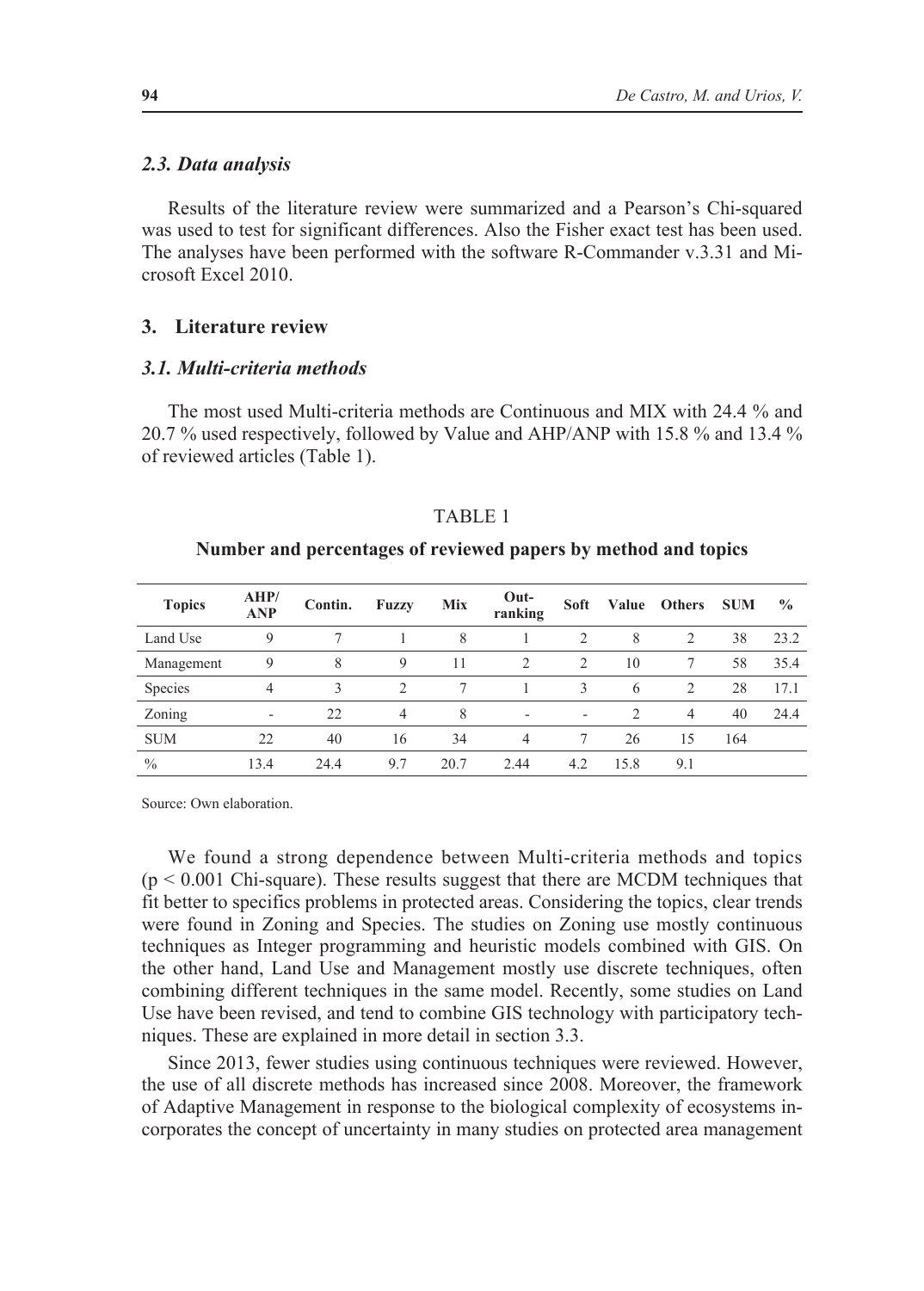(Prato, 1999). The methods that treat uncertainty due to randomness, as stochastic models have been displaced for methods that treat uncertainty due to imprecision, as fuzzy models. There has been an increase in the use of simple models, that can be easily understood by stakeholders, such as AHP and group participation techniques. These tend to be unstructured and based on interaction and iteration. The use of Soft Methods, for example, suggest that some MCDM techniques, orientated towards a new paradigm of protected areas management, indicate a recognition towards the importance of community participation.

 The increase in the use of simple models that can be easily understood by stakeholders such as AHP and group participation techniques unstructured and based on interaction and iteration, for example, Soft methods, suggest some MCDM techniques oriented towards a new paradigm of protected areas management, that gives importance to community participation.

Finally, it is interesting to note an increasing trend to use Spatial MCA to work on all topics since 2012. Riccioli *et al*. (2016) use this technique to analyse the degree of some relevant features of biodiversity in the Region of Tuscany to solve problems about management. Lu *et al*. (2014), Reza *et al*. (2013) and Walter *et al*. (2016) use Spatial MCA to deal with problems about land use, zoning and species, respectively.

## *3.2. Protected area topics*

This review has focused on problems concerning protected areas, which in some cases incorporate empirical studies. The papers have been grouped in four topics: (i) Land Use, (ii) Management, (iii) Species and (iv) Zoning:

- **(i) Land Use:** Refers to spatial planning, land/water use plans and, generally, studies including issues on the use of resources within protected areas.
- **(ii) Management:** Takes into account issues related to the distribution of resources, such as project selection, design of policies and plans for sustainable management of resources.
- **(iii) Species:** Refers to problems on wildlife management, control of alien species, zoning in relation to species distribution and ecosystem vulnerability.
- **(iv) Zoning:** Includes problems with zoning and demarcation of protected areas and with the assignment of conservation priorities at the spatial scale.

The problem of land use has increased in relative terms over the last decade. Species have also gained importance in recent years, although less steeply and zoning increased very strongly between 2004 and 2007, but less in recent years. Management has been stable in all periods, although it has been the most studied topic. The data suggest a greater concern about issues caused by anthropogenic use of resources in protected areas.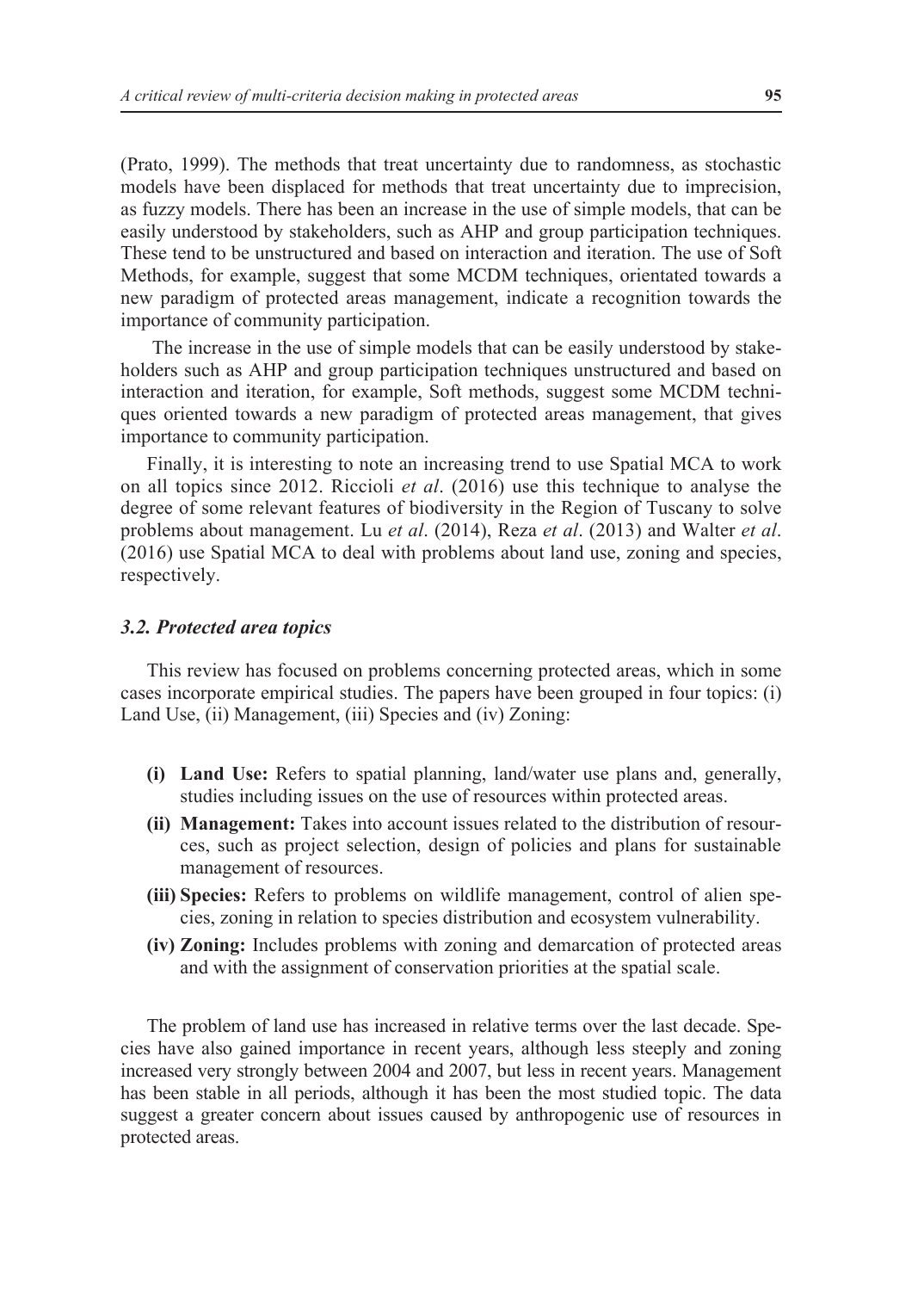## **Land use**

The most used MCDM techniques are AHP and the techniques based on the theory of value, such as Multi-attribute Value Theory (MAVT) and Multi-attribute Utility Theory (MAUT). GIS studies, use discrete techniques such as AHP and MAVT, unlike research on zoning which employs mainly linear and integer optimization and heuristic models.

The application of multi-criteria in water management often covers large areas and includes a large number of stakeholders, as they tend to study large rivers. In this review we have selected only those studies that include, even partially, a protected area, and where the goal is to resolve issues on the sustainable use of water.

#### **Management**

Conservation planning at regional level includes the management of natural resources organizations with opposite attributes and that have limited resources available for implementation. This has created a need to prioritize between different alternatives that optimize resource management but that also consider the preferences of the stakeholders. Papers dealing with this issue in protected areas have analysed problems on Resources, Strategies and Tourism.

**Strategies:** In this group only one paper using continuous techniques has been reviewed. Bertomeu and Romero (2001) propose a model to maximize biodiversity considering "the edge effect" in forest management plans, using Goal Programming.

In this subgroup studies that have applied discrete techniques are by far the most abundant ones. Tzionas *et al*. (2004) design a Decision Support System based on Fuzzy Logic to evaluate restoration strategies of a lake in Greece. Other studies like Kijazi and Kant (2011) and Oikonomou *et al*. (2011) also use Fuzzy Techniques for solving various problems with strategic management.

Some studies incorporate uncertainty through stochastic models. Prato (2000) incorporates uncertainty in a stochastic model to identify the most efficient management plan, at the landscape scale, and determines its efficiency, maximizing the expected utility function. This work differences between publicly owned landscapes, whose objective is the management of ecosystems and landscapes of private property, with the goal of economic efficiency. Other studies have focused on solving specific problems on wetland management. Pavlikakis and Tsihrintzis (2003) compare three MCDM techniques from the Ecosystem Management approach: MAUT, Compromise Programming and AHP to integrate stakeholders' preferences on four alternative management plans of a Greek National Park included in the Ramsar category. Herath (2004) and Hajkowicz (2008) also include the preferences of local communities in the management of wetlands in Australia using AHP and Direct Rating respectively.

Finally, some studies concerning the identification of indicators for natural resource management in protected areas have been reviewed too: Mendoza and Prabhu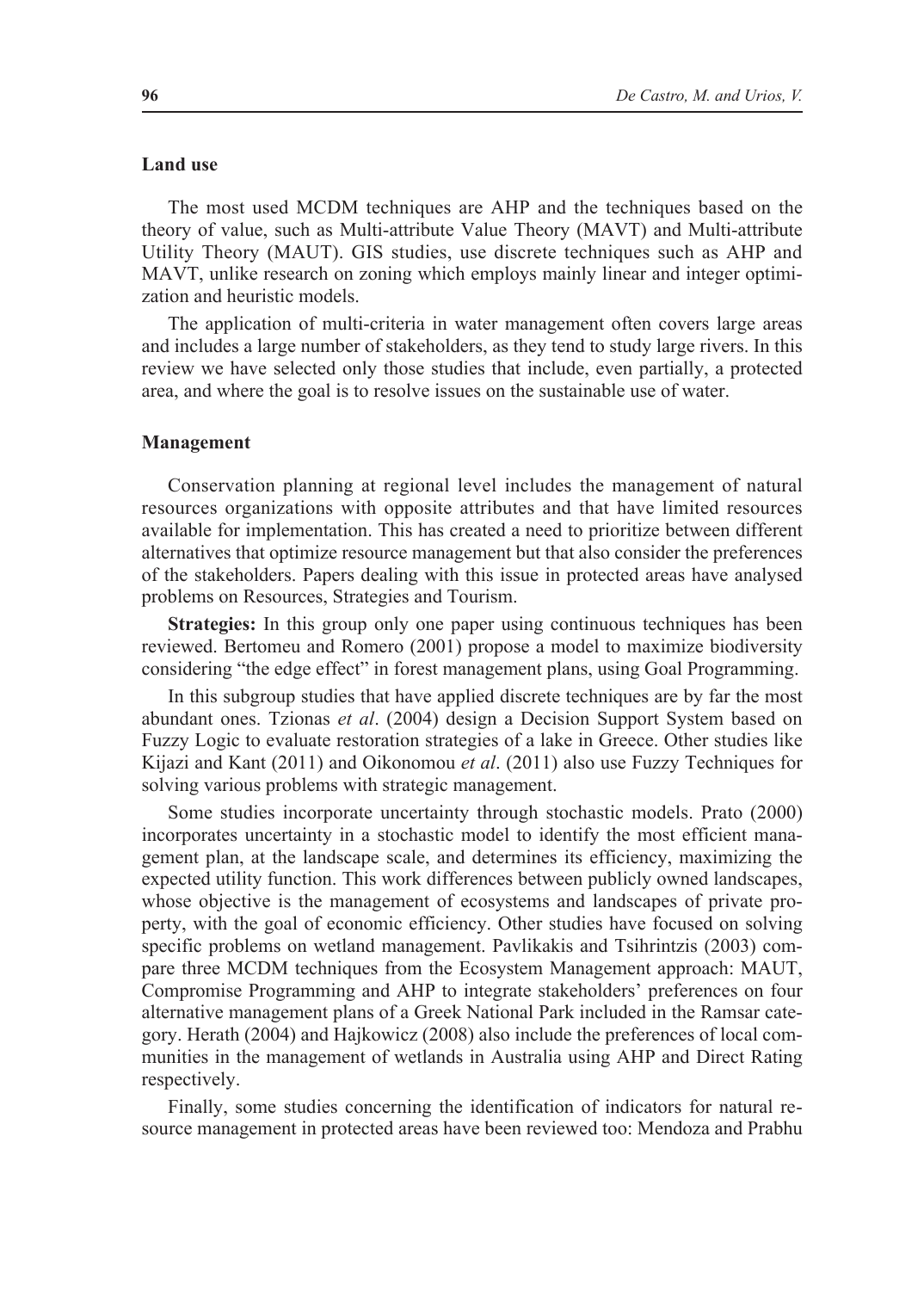(2000) define indicators of sustainable forest management in a forest in Malaysia using participatory techniques such as the Delphi method and Nominal Group Technique for integrating the views of experts and stakeholders. Wolfshlener and Vacik (2008) also used ANP to define indicators of sustainable forest management under "pressure-state-response" and used them to evaluate four management strategies.

**Tourism:** The paper that we analysed on outdoor activities and tourism within protected areas solved a variety of problems. Rudolphi and Haider (2003) is the only revised paper that uses ELECTRE, specifically a hybrid between ELECTRE and AHP, and applies it to define management plans for visitors to a National Park in Canada and the conservation of ecological integrity. Gómez-Navarro *et al*. (2010) used ANP to prioritize sustainable tourism management strategies at a National Park in Venezuela incorporating the opinions of experts and stakeholders. Arabatzis and Grigoroudis (2010) evaluated the satisfaction of tourists at a National Park in Greece using specific software for this purpose, MUSA-Multi-criteria Satisfaction analysis, based on MAVT. The most common form of participation methods used are individual surveys.

**Resources:** The majority of the papers included in this subgroup used mainly multi-criteria techniques based on the Expected Utility Theory (MAUT). Davis *et al*. (2006) develop a theoretical framework for selecting conservation investments that deal with different priorities of biodiversity conservation, considering the quality of the resources, the threat to the quality of resources and the economic costs, in the Sierra Nevada eco-region (California). Kurttila *et al*. (2006) calculated the subsidy that compensates for the loss of utility derived from the conservation of biodiversity on private land in Finland, firstly defining the utility functions and then maximising them through heuristic optimization techniques. Hajkowicz (2008, 2009) uses MAUT and Compromise Programming to distribute financial resources for environmental conservation in Australia. Schmoldt and Peterson (2001) used multi-criteria analysis for the allocation of economic resources. They used AHP to prioritize eight projects in a National Park according the allocation of economic resources.

## **Species**

64.28 % of the papers relating to one or more species use GIS technology. Young *et al*. (2011) designed a risk assessment for a rare plant, *Panax quinquefolius* L. in a National Park in Virginia, USA, identifying potential areas of abundance to strengthen protection regulations. Pasqualini *et al*. (2011) evaluated different management options for the pine *Pinus pinaster* in Corsica, considering the fire risk, using Spatial MCA.

Other studies use habitat requirements of specific species to solve problems on species conservation. Store and Kangas (2001) and Kurttila *et al*. (2002) analysed habitat requirements for a slow-growing tree species *Skeletocutis odora* and two mammals *Pteromys volans* and *Alces alces* respectively. The first used a heuristic optimization technique HERO, combined with AHP and GIS. The latter uses AHP for weighting and SMART for the ranking of alternatives.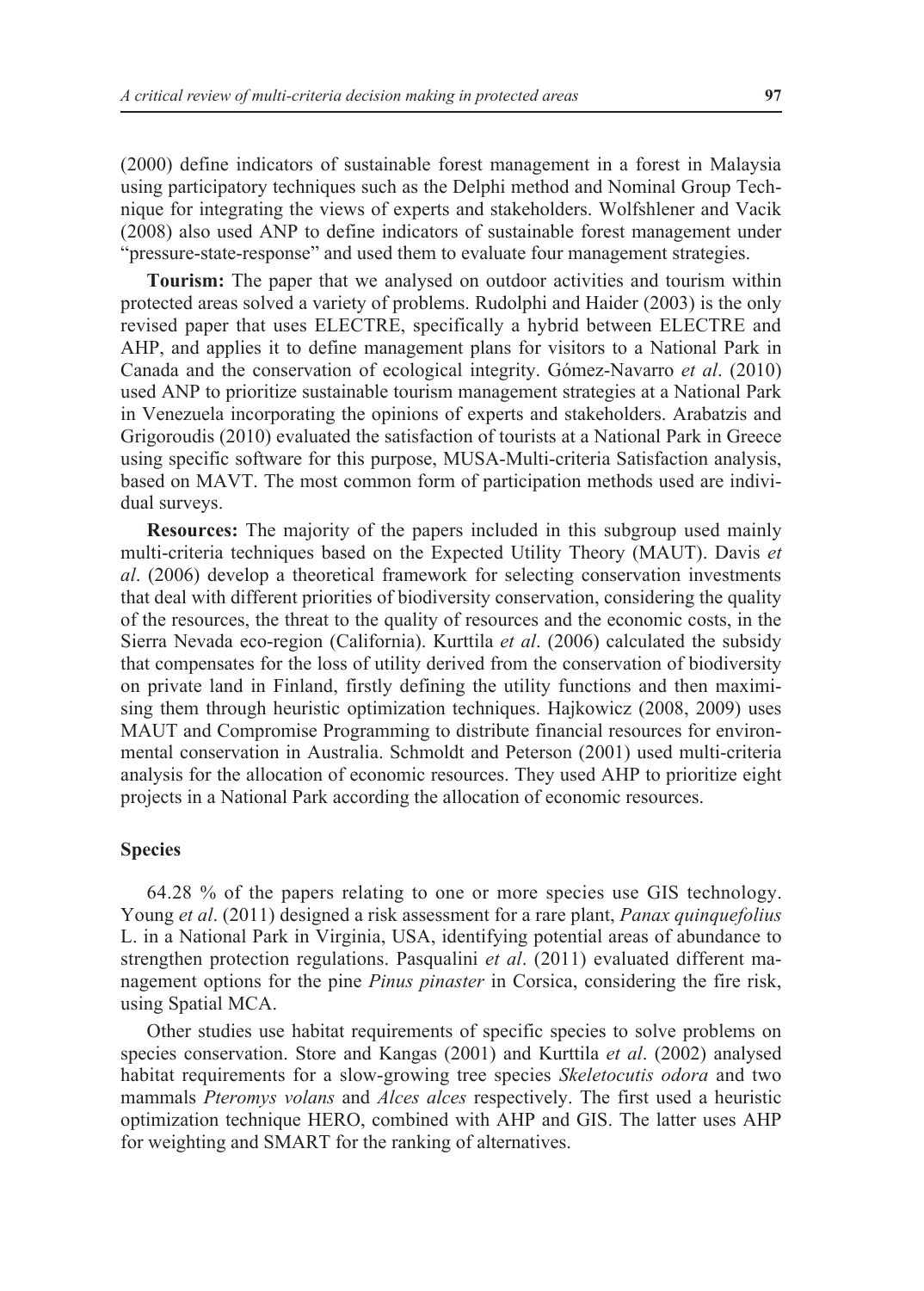Some studies focus on the conservation of forest species in Europe. Dhar *et al.* (2008), prioritize six conservation strategies of a species of yew *Taxus L. Bacata* in Austria, using AHP to evaluate them. Romero-Calcerrada and Luque (2006) used an indicator species (*Picoides trydactilus*) for assessing the biodiversity of a forest of Finland, obtaining functions and habitat suitability maps of this species.

In addition, the problems with habitat vulnerability may be analysed using spatial data, at a landscape scale. Fuller *et al*. (2010) assess the threats to biodiversity from three areas in Malaysia including both protected and unprotected areas. They used a GIS database to evaluate and incorporate biodiversity threats with Fuzzy functions. Vimal *et al*. (2012) used the presence-absence of important species, large areas of high ecological value and landscape diversity to identify spatial patterns of ecological vulnerability.

A large number of studies use the habitat requirements and the habitat vulnerability of specific species to solve problems associated with species conservation in protected areas. These problems are usually solved using Spatial MCA with multitechniques combined with GIS, similar to Zoning.

## **Zoning**

The issues regarding the planning of protected areas also follow a very defined profile; they solve virtually everything mainly through continuous techniques such as Heuristic Models or Integer Programming combined with GIS. The uncertainty is usually incorporated using simulation techniques, although some studies explicitly incorporate stochastic functions as constraints of the objective function.

The most important concern of these studies is the adequate representation of different species within spatial units that incorporate the degree of threat, vulnerability and continuity in the models, considering cost constraints. In recent years there has been a significant effort to model the spatial connectivity, which is incorporated into the models through nonlinear functions of great complexity (Liu *et al*., 2012; Moilanen, 2007; Moilanen and Arponen, 2011; Wood and Dragicevic, 2007).

## *3.3. Participation*

The topics that incorporate a higher percentage of studies using participation are Land Use with 21.34 % followed by Management with 18.90 %. Moreover, participative Land Use papers highlight that 92.10 % of the studies focused on this topic (Table 2).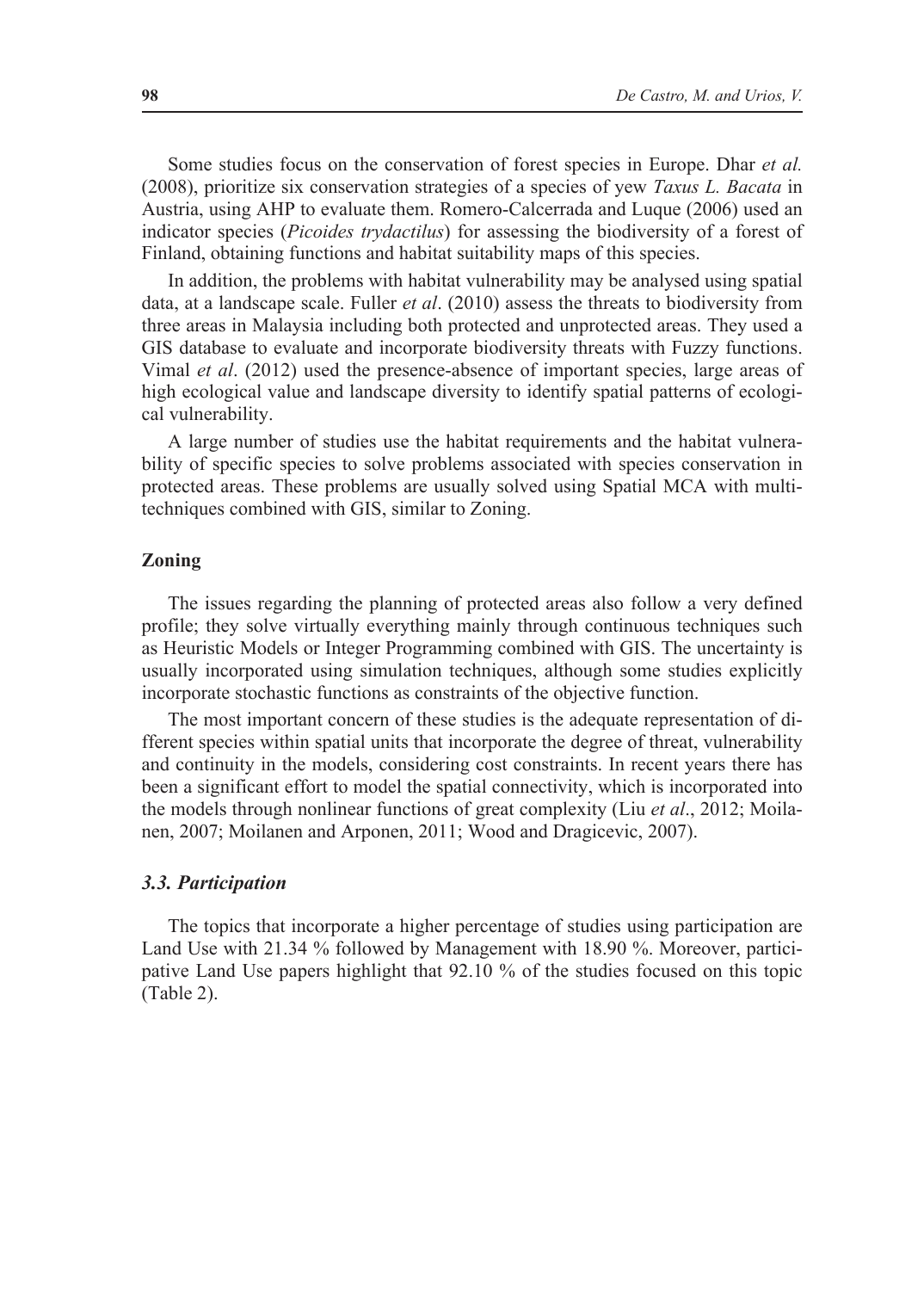#### TABLE 2

| <b>Topics</b> | Number of papers | Global % | Topic % |
|---------------|------------------|----------|---------|
| Land Use      | 35               | 21.34    | 92.10   |
| Management    |                  | 18.90    | 53.45   |
| Species       |                  | 6.71     | 39.29   |
| Zoning        |                  | 3.66     |         |

# **Global and Topic Percentage of reviewed papers with participation**

Source: Own elaboration.

We found a strong dependence between participation and PAT ( $p < 0.001$  Chisquare). These results suggest a strong tendency to incorporate stakeholders' preferences when solving problems related to land use and management issues in protected areas and to not include them in the other topics. This may be due to the fact that issues associated with the use of resources generate most of the conflicts.

Figure 1 shows the evolution of the participation in the considered period according to the topics. It identifies a very significant increase in participation since 2008, considering all topics. This is due to the proliferation of participatory studies in Species since 2008. This increase is particularly seen in regard to the control of alien species between 2008-2011, though since 2011, the participation has increased in all topics. However, while participation without collaboration shows a greater percentage in the first two periods, the collaboration has increased in 2004-2007, but since 2008 it has reduced. This decrease in the level of collaboration could be due the fact that decision-making processes, with a high degree of collaboration, are very laborious and costly in both time and resources.

This increase in the collaborative processes in 2004-2011 is largely due to the development of innovative MCA techniques in collaborative decision making in the first decade of this century, for example, Deliberative Multi-Criteria Evaluation (DMCE) and Decision Analysis Interview (DAI). The pioneering research in using this type of methodology was carried out in Australia where Proctor and Dreschler (2003) use a DMCE to identify appropriate options for recreation in a vast area of 2.4 million ha, which includes several protected areas with different degrees of protection. The process employs a software with interactive support among participants and a Citizens Jury. Marttunen and Hamalainen (2008) use another participatory technique that implies a high degree of collaboration, the Decision Analysis Interview (DAI), using multi-criteria analysis. This paper develops a process of collaborative decision making to design a regulatory policy at a large watercourse. The main findings indicate the importance of special care in planning, design and preparation of the process and emphasize the importance of interactivity to ensure data consistency. On the other hand, interactivity generate transparency in the process and can increase stakeholders' confidence. Zendehdel *et al.* (2010), in Iran, introduced early collaboration in a deliberative process, using an intensity index (Social Rank Order of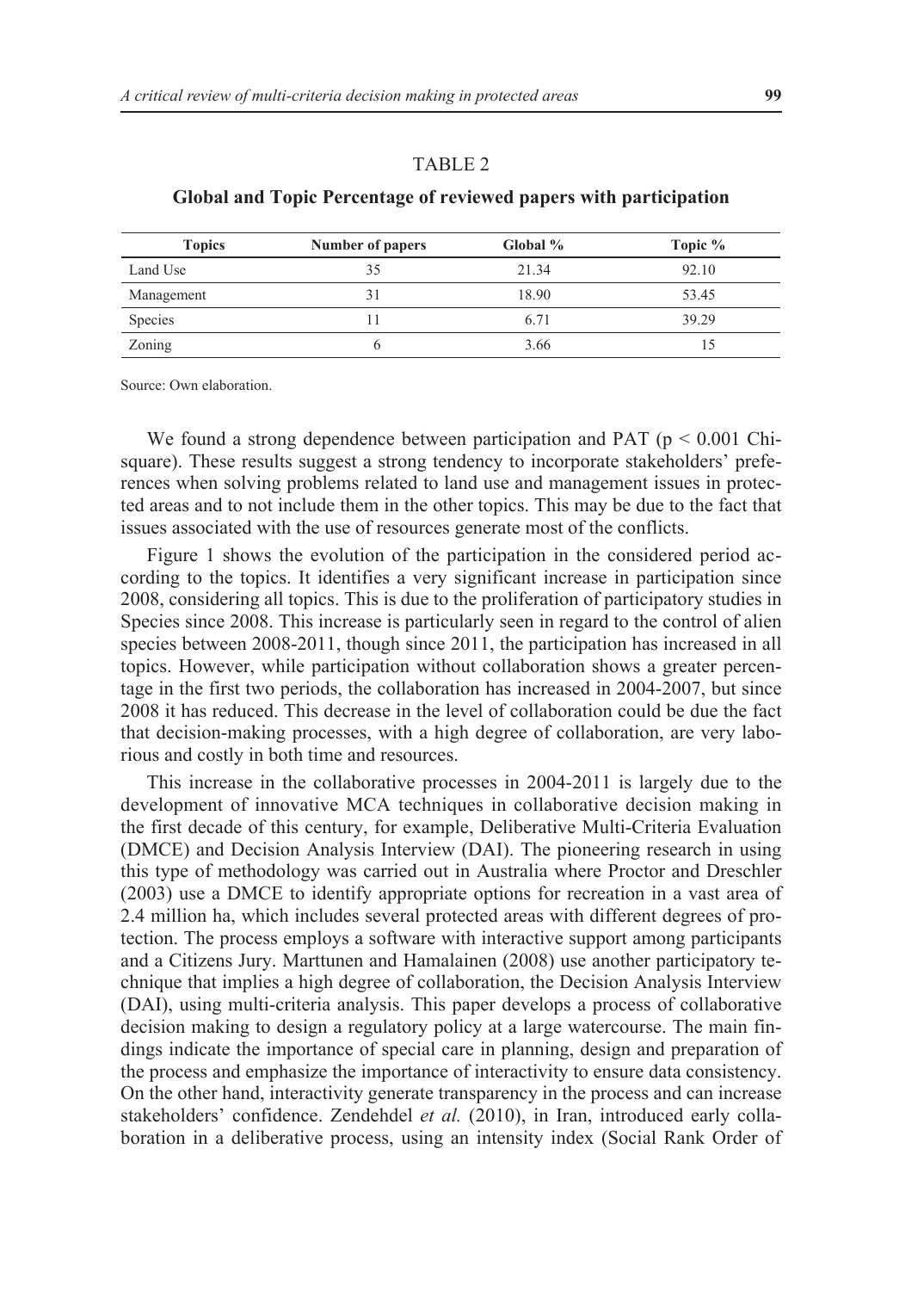Alternative Impacts, SROAI) that is maintained throughout the process. The aim is to ensure the consistency of the group's decision and ensure transparency. In addition, minority groups see their preferences represented in decision-making and all stakeholders adopt a greater willingness to reach agreements.





Source: Own elaboration.

Since 2012, 64.10 % of the papers reviewed have used some type of participation. The results are interesting particularly the increase in participation when zoning protected areas.

## **Land use**

The use of resources is the issue that generates the most relevant conflicts in protected areas. This may be one of the reasons why the use of participatory and collaborative techniques experienced such a big increase. 92.10 % of articles reviewed in this group include participatory techniques and 54.05 % include collaboration. This result reflects the need for solutions close to consensus that minimize conflicts of stakeholders on the use of natural resources.

Most of the studies that incorporate participatory techniques where developed in Northern European countries. Ananda (2007) and Ananda and Herath (2008) incorporate stakeholders' preferences to define land use in Finnish forests using AHP and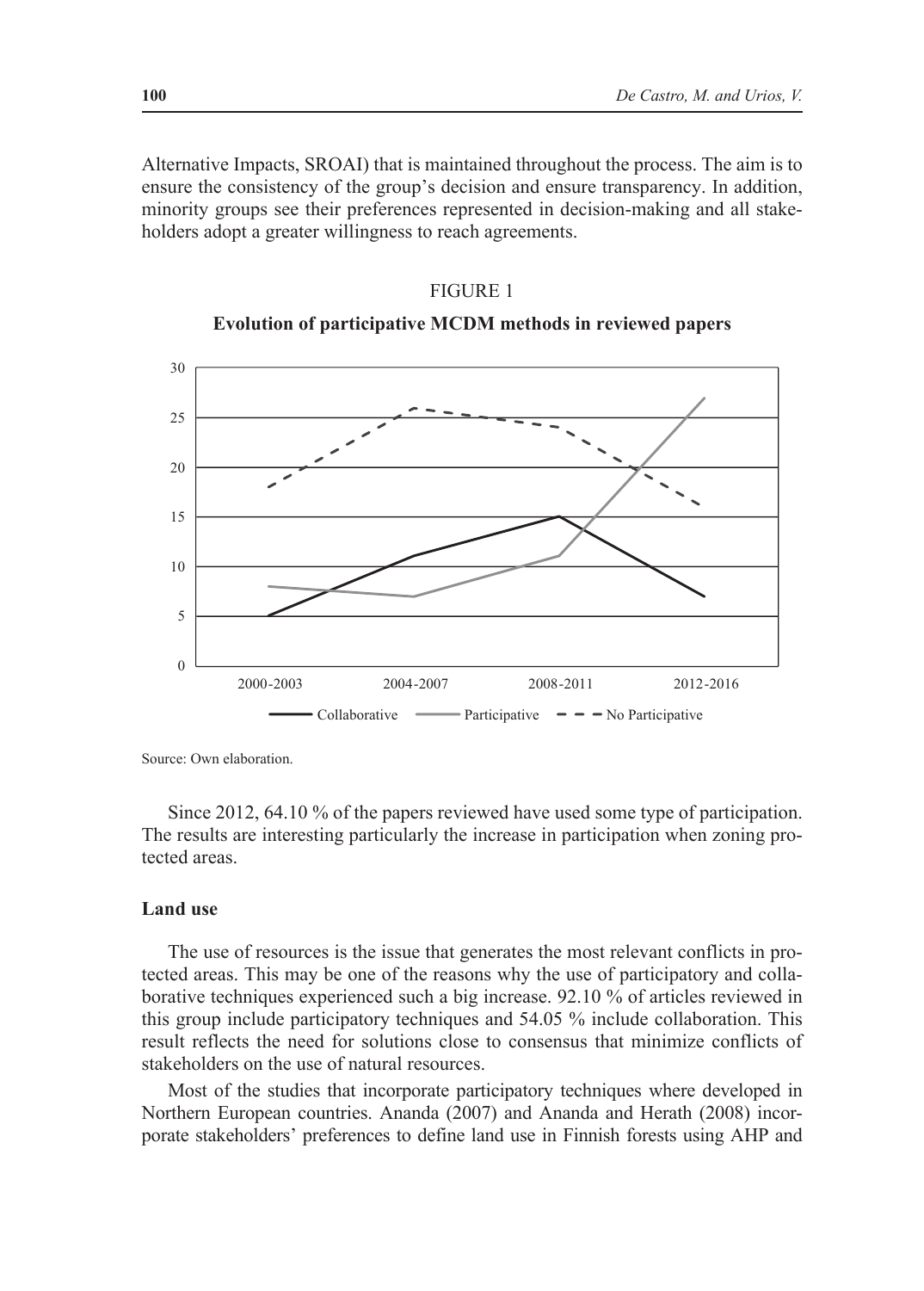MAVT. Hiltunen *et al*. (2009) employ interactive software that uses heuristics models (MESTA) to support decision-making on sustainable forest management in Finland.

In the last few years there has been a tendency to use participatory techniques combined with GIS. Fitzimons *et al*. (2012) and Arciniegas *et al*. (2011) incorporate the preferences of the agents over spatial definitions of predefined criteria, in most cases with satellite data and expert opinion. Strager and Rosenberg (2006) also discussed the same problem in the Cacapon River watershed, Virginia, identifying the preferences before defining the maps with GIS. They analysed separately the preferences of "nonlocal" experts and of local stakeholders, finding significant differences.

Nordstrom *et al.* (2010) use GIS and MAVT to prioritize the use of a natural park in Sweden, and also incorporate stakeholders' preferences to define the criteria and alternatives, from the early stages of the decision problem.

Arciniegas *et al.* (2011) also use interactive GIS maps with a novel use of visualization techniques (Table Touch) as a support tool for discussion in a decision-making process on land use zoning in the Netherlands. However, these maps are designed based on expert judgment with stakeholder preferences incorporated later.

GIS has also been used in combination with collaborative techniques. Duke and Aull-Hyde (2002) and Mustajoki *et al*. (2011) incorporate deliberative techniques in decision-making processes on land use. The first study considers the preferences of the general population and the other two consider stakeholders' preferences and use deliberative techniques to elicit their preferences. Kazana *et al*. (2003) and Terra *et al*. (2014) are the only studies classified in this group that do not consider the preferences of the stakeholders to resolve problems about land use. These studies suggest a high heterogeneity in the employed techniques and also in the way to incorporate stakeholders' preferences into the decision making process.

The studies related to water use are characterized by a high degree of participation and collaboration, often using collaborative techniques such as Decision Analysis Interviews (DAI) and Deliberative Multi-Criteria Evaluation (DMCE). The only research that does not include participative techniques is and Harmancioglu (2010). However, Ananda and Proctor (2013) evaluate the scope of collaborative watershed management and planning at a wetland system in northern Australia and they analyse the high transaction costs related with collaborative initiatives. They note the importance of the institutional configurations that support the decision-making processes as a key to control this problem.

#### **Management**

Most of the models that consider the preferences of stakeholders are included in Tourism and Strategies. This may be due to two reasons: firstly, tourism is a major source of short-term resources in protected areas and secondly, the management of resources associated with the use of land is one of the largest problems generating conflict, exacerbated in protected areas by restrictions arising from formal protection.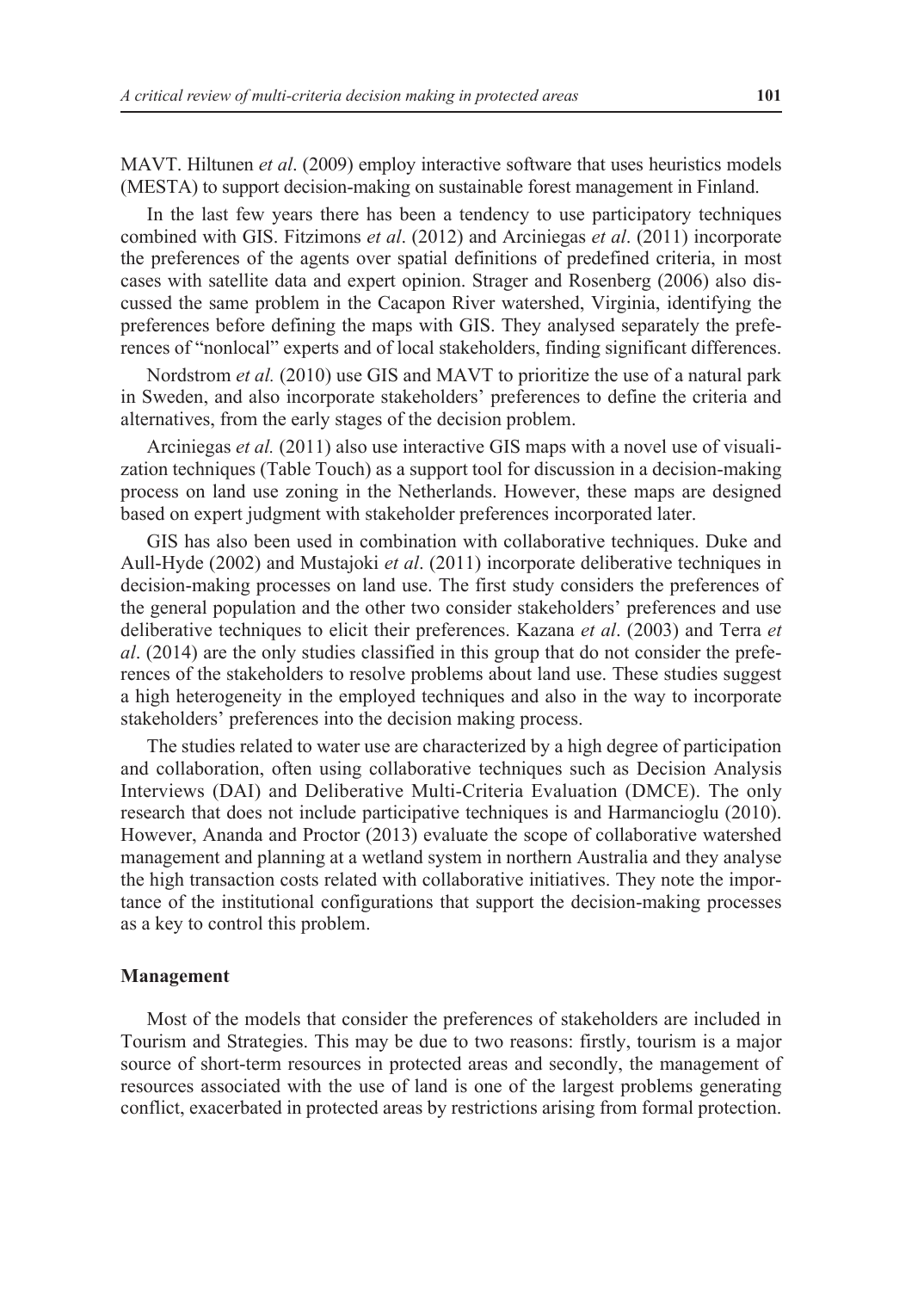Participation is included in the 53.45 % of the papers included in Management, with the 19.30 % belonging to collaborative techniques. They have been used in theoretical models concerning design and evaluation of macro-policies in recent years. Oikonomou *et al*. (2011) compare different scales in the social assessment with stakeholders and integrate the evaluation of ecosystem services in a protected area in Greece. Another example is the evaluation of the social acceptability of three management plans in a National Park on Mount Kilimanjaro developed by Kijazi and Kant (2011).

Also Hjorstø (2004) and Zendehdel *et al*. (2010) use participatory techniques. These studies use various techniques such as Soft Systems, visualization and outranking techniques.

#### **Species**

Of the articles reviewed that include Species as a topic, 39.29 % contain participatory techniques and 17.86 % include collaboration. These percentages refer to studies on alien species control and reflect the need to include the views of stakeholders collaboratively when considering problems with social and economic impacts. These studies indicate the importance of including the preferences of local populations to make effective management plans.

#### **Zoning**

Between 2012-2016, 90.63 % of the reviewed articles on Zoning exclude participatory techniques, therefore only two of them considered the preferences of the stakeholders. Sharifi *et al*. (2002) use collaborative techniques to integrate the preferences of stakeholders to solve problems with illegal settlements in the Tunari National Park in Bolivia. Bojórquez-Tapia *et al*. (2004) choose AHP and MAVT to design a National Park in Mexico, integrating stakeholders' preferences collaboratively to define the boundaries and zoning the Sierra San Pedro Mártir National Park. This research is based on the approach "Land Suitability Assessment" (LSA), which considers the interests of stakeholders in defining the appropriate use of the land. These two analyses use GIS.

Nevertheless, we have found a different trend in the most recent period. There has been a decrease of research related with zoning, however 42.86 % of the papers reviewed include the participation of stakeholders. Zhang *et al*. (2013) integrate a strong level of participation when zoning the Meili Snow Mountain National Park (China) using GIS and Fuzzy methods. Lu *et al*. (2014) use Multi-criteria spatial analysis based on a scenario analysis to identify the priority protection areas in Taiwan. They include the stakeholders׳ opinions using in-depth interviews with experts and stakeholders early in the process.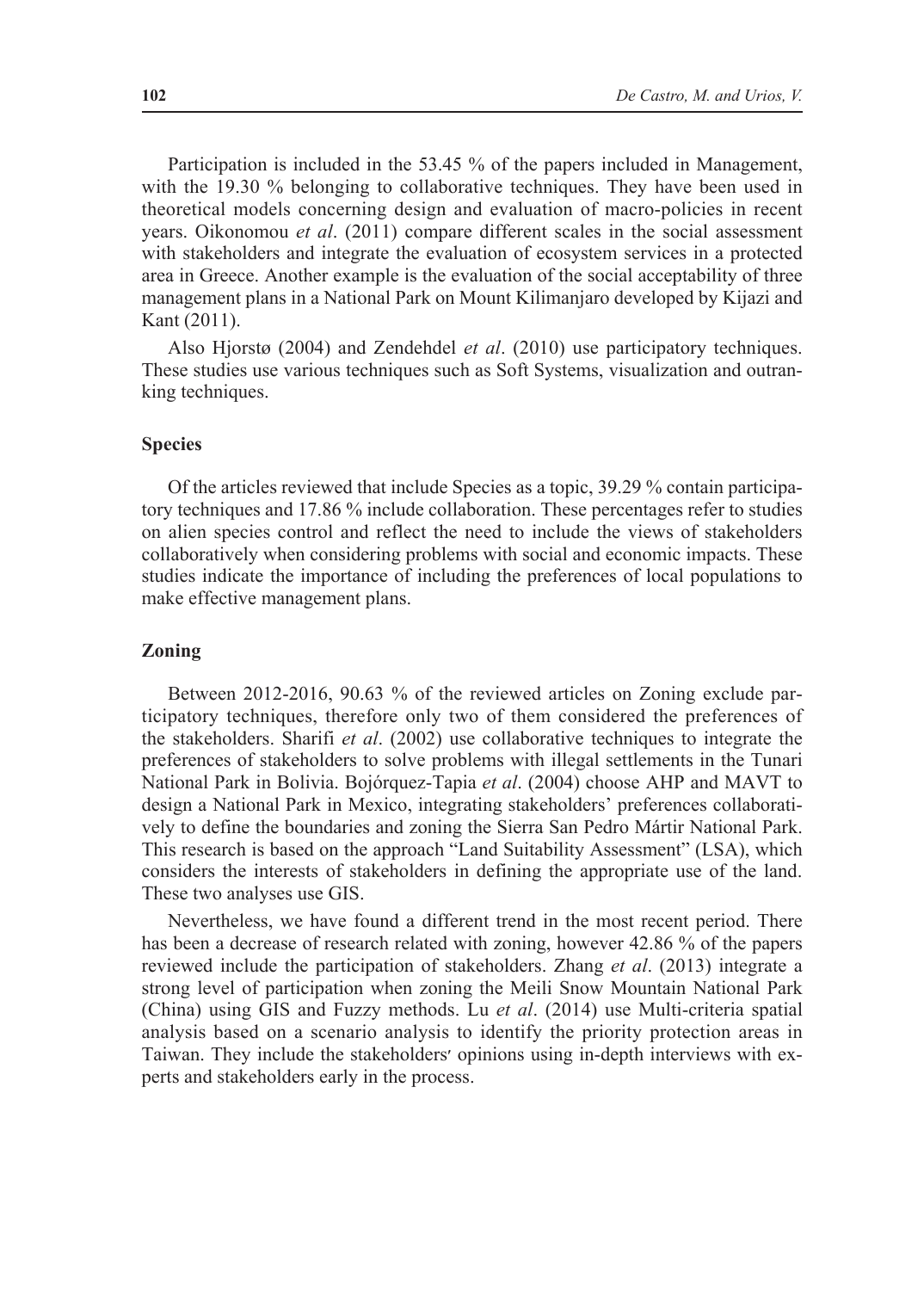#### **4. Conclusions**

The use of multi-criteria techniques in protected areas in recent years has been important mainly to solve problems regarding "how to manage" rather than "where to manage." Multi-criteria techniques have been used in all topic areas. However, they have been most commonly used to analyse decision making related to land use, followed by zoning and problem management.

There seems to be a clear and upward trend in the use of participative, multi-criteria methods in protected areas. Collaborative methods increased very fast at first, but in the last few years their use has decreased, strengthening MCDM techniques with a slighter level of participation.

We have identified two groups with marked differences in the use of multicriteria and participatory techniques. Species conservation and protected area zoning generally use GIS technology and continuous methods, highly structured and highly complex and do not consider the interests of stakeholders. However, the issues that have an economic and social impact such as the problems concerning the control of alien species, incorporate participatory techniques with a high degree of collaboration, little structure and high iterativity. On the other hand, the problems of management and land use employ discrete methods, used with an increasing degree of participation.

Integrating participation in multi-criteria analysis seems to be associated with the use of techniques that are easy to understand and use, requiring no specific knowledge, which are flexible and which promote interactivity. Furthermore, the concern to integrate the uncertainty due to the imprecision of individual preferences becomes important, with a strong development of Fuzzy Logic based models, in recent years. The need to adapt the processes of decision making not only to the characteristics of the problem to be solved but also to participants seems to be of paramount importance.

The inclusion of GIS technology in virtually all studies done in the last decade on zoning and in recent years on land use is very important. The combination of GIS technology with collaborative decision making becomes very useful in solving problems with land use. These studies can serve as a basis for developing participatory models for problem solving in species conservation and in protected area design. In fact, the use of Spatial MCA has significantly increased to help manage all types of problems in protected areas.

The collaboration has been integrated, mainly through Soft Systems, to solve problems with a major social impact, as with the problems of water use, alien species control and some theoretical models on management. The enormous amount of resources and time required does not allow an easy application and it would be advisable to find a compromise between the availability of time and resources and the degree of collaboration in the process of decision making.

Finally, we recommended the development of empirical studies on valuable and vulnerable ecosystems with a high ecological value and with strong conflicts bet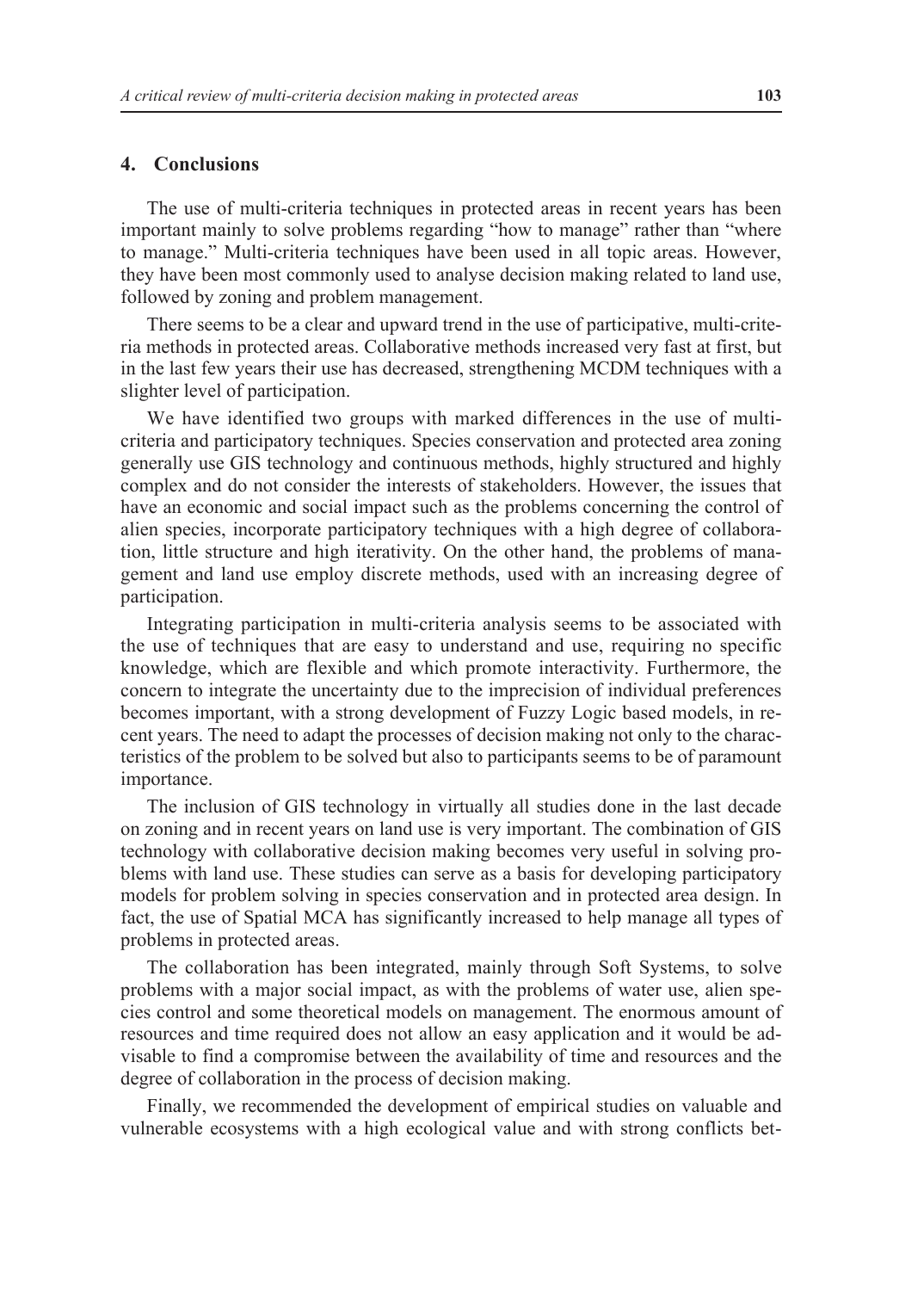ween stakeholders, applying participative MCDM to improve governance. In terms of practice, MCDM must adopt a participatory posture with a balanced level of participation, to ensure the voice of the stakeholders is heard in the decision-making processes, with flexible and operational models.

## **References**

- Ananda, J. (2007). "Implementing participatory decision making in forest planning". *Environmental Management*, 39(4): 534-544. http://doi.org/bdrq4n.
- Ananda, J. and Herath, G. (2008). "Multi-attribute preference modelling and regional land-use planning". *Ecological Economics*, 65(2): 325-335. http://doi.org/fpgpwq.
- Ananda, J. and Herath, G. (2009). "A critical review of multi-criteria decision making methods with special reference to forest management and planning". Ecological Economics, 68(10): 2535-2548. http://doi.org/fqnc5q.
- Ananda, J. and Proctor, W. (2013). "Collaborative approaches to water management and planning: An institutional perspective". *Ecological Economics*, 86: 97-106. http://doi.org/btbp.
- Arabatzis, G. and Grigoroudis, E. (2010). "Visitors' satisfaction, perceptions and gap analysis: The case of Dadia–Lefkimi–Souflion National Park". *Forest Policy and Economics*, 12(3): 163-172. http://doi.org/bhgvmv.
- Arciniegas, G., Janssen, R. and Omtzigt, N. (2011). "Map-based multicriteria analysis to support interactive land use allocation". *International Journal of Geographical Information Science*, 25(12): 1931-1947. http://doi.org/b52fxj.
- Belton, V. and Stewart, T. (2002). *Multiple criteria decision analysis: an integrated approach*. Springer Science and Business Media.
- Bertomeu, M. and Romero, C. (2001). "Managing forest biodiversity: a zero-one goal programming approach". *Agricultural Systems*, 68: 197-213. http://doi.org/cs3tq7.
- Bojórquez-Tapia, L.A., de la Cueva, H., Díaz, S., Melgarejo, D., Alcantar, G., Solares, M.J. and Cruz-Bello, G. (2004). "Environmental conflicts and nature reserves: redesigning Sierra San Pedro Mártir National Park, Mexico". *Biological Conservation*, 117(2): 111-126. http://doi.org/fmn6rt.
- Davis, F.W., Costello, C. and Stoms, D. (2006). "Efficient conservation in a utilitymaximization framework". *Ecology and Society*, 11(1): 33.
- Dearden, P., Bennett, M. and Johnston, J. (2005). "Trends in global protected area governance, 1992–2002". *Environmental Management*, 36(1): 89-100. http://doi.org/btk5zj.
- Dhar, A., Ruprecht, H. and Vacik, H. (2008). "Population viability risk management (PVRM) for in situ management of endangered tree species. A case study on a Taxus baccata L. population". *Forest Ecology and Management*, 255(7): 2835- 2845. http://doi.org/cfxns2.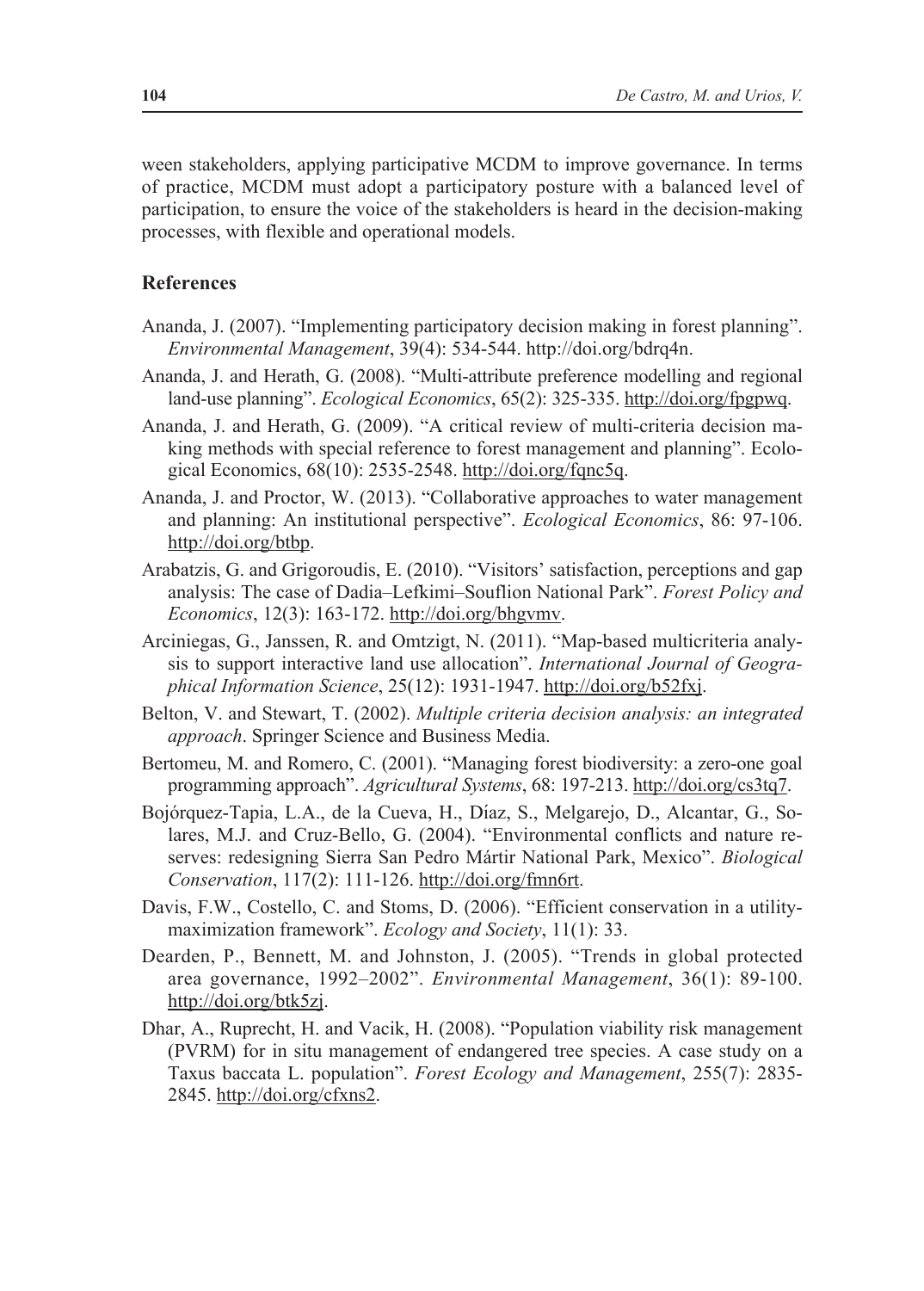- Diaz-Balteiro, L. and Romero, C. (2008). "Making forestry decisions with multiple criteria: A review and an assessment". *Forest Ecology and Management*, 255(8): 3222-3241. http://doi.org/b9jqth.
- Duke, J.M. and Aull-Hyde, R. (2002). "Identifying public preferences for land preservation using the analytic hierarchy process". *Ecological Economics*, 42(1): 131-145. http://doi.org/dkbqdw.
- Estévez, R.A. and Gelcich, S. (2015). "Participative multi-criteria decision analysis in marine management and conservation: Research progress and the challenge of integrating value judgments and uncertainty". *Marine Policy*, 61: 1-7. http://doi.org/btbq.
- Greco, S., Figueira, J. and Ehrgott, M. (2005). *Multiple criteria decision analysis. Springer's International series*. Springer, New York.
- Fitzsimons, J., Pearson, C.J., Lawson, C. and Hill, M.J. (2012). "Evaluation of landuse planning in greenbelts based on intrinsic characteristics and stakeholder values". *Landscape and Urban Planning*, 106(1): 23-34. http://doi.org/btbr.
- Fuller, D.O., Meijaard, E.M., Christy, L. and Jessup, T.C. (2010). "Spatial assessment of threats to biodiversity within East Kalimantan, Indonesia". *Applied Geography*, 30(3): 416-425. http://doi.org/b44tn9.
- Gómez-Navarro, T., García-Melón, M. and Acuna-Dutra, S. (2010). "An ANP approach to assess the sustainability of tourist strategies for the coastal national parks of Venezuela". *Technological and Economic Development of Economy*, 4: 672-689. http://doi.org/b44tn9.
- Graham, J., Amos, B. and Plumptre, T.W. (2003). *Governance principles for protected areas in the 21st century*. Proceeedings from the *Fifth World Parks Congress* in Institute on Governance (pp.1-2), Durban, South Africa.
- Hajkowicz, S.A. (2008). "Supporting multi-stakeholder environmental decisions". *Journal of Environmental Management*, 88(4): 607-614. http://doi.org/c933cd.
- Hajkowicz, S. (2009). "Cutting the cake: Supporting environmental fund allocation decisions". *Journal of Environmental Management*, 90(8): 2737-2745. http://doi.org/fhsfsq.
- Herath, G. (2004). "Incorporating community objectives in improved wetland management: The use of the analytic hierarchy process". *Journal of Environmental Management,* 70(3): 263-273. http://doi.org/fh2r76.
- Hiltunen, V., Kurttila, M., Leskinen, P., Pasanen, K. and Pykäläinen, J. (2009). "Mesta: An internet-based decision-support application for participatory strategic-level natural resources planning". *Forest Policy and Economics*, 11(1): 1-9. http://doi.org/c49j5v.
- Hjortsø, C.N. (2004). "Enhancing public participation in natural resource management using Soft OR-an application of strategic option development and analysis in tactical forest planning". *European Journal of Operational Research*, 152(3): 667-683. http://doi.org/b46nq3.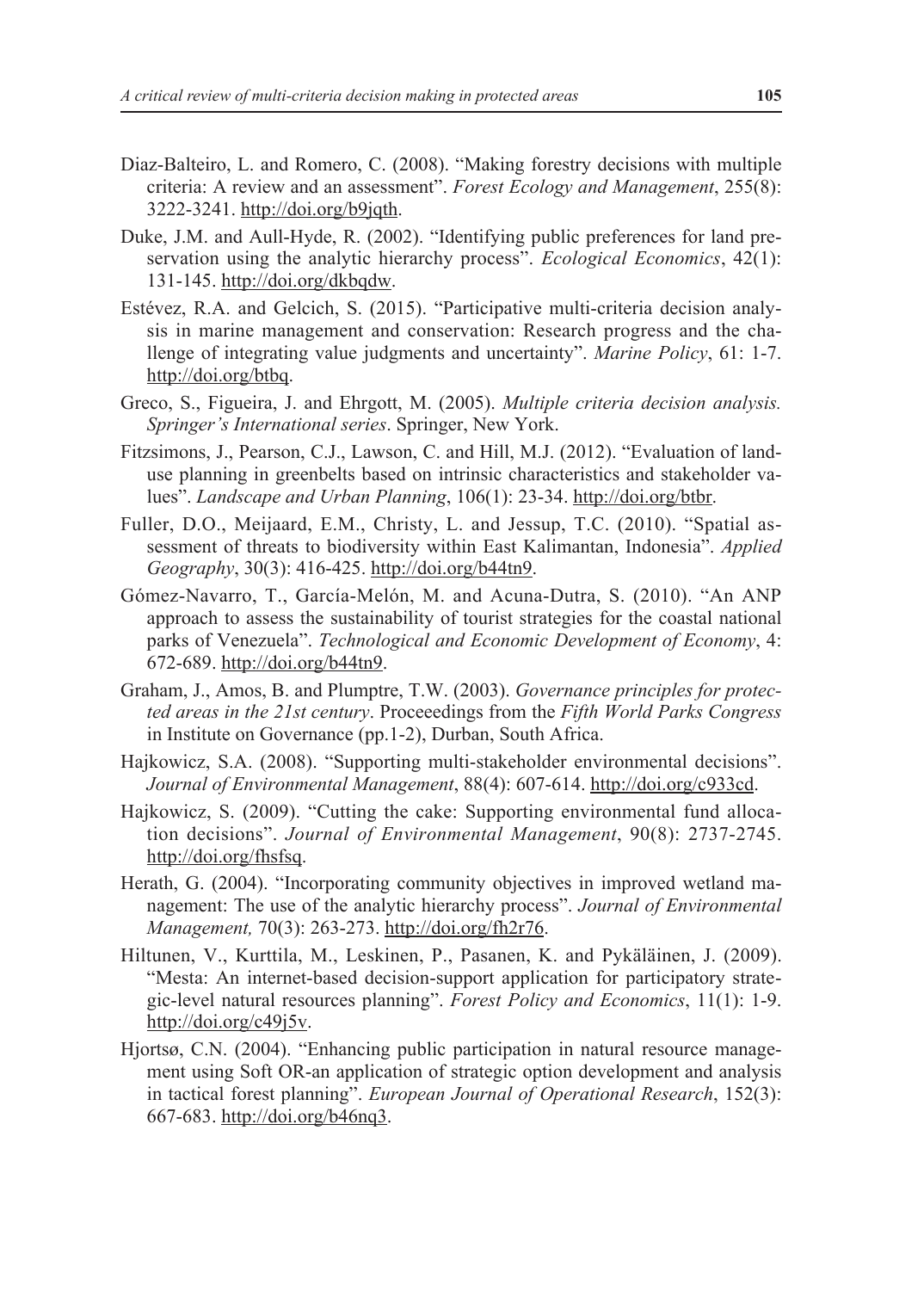- Huang, I.B., Keisler, J. and Linkov, I. (2011). "Multi-criteria decision analysis in environmental sciences: Ten years of applications and trends". *Science of the Total Environment*, 409(19): 3578-3594. http://doi.org/cm6qzj.
- Kazana, V., Fawcett, R.H. and Mutch, W.E. (2003). "A decision support modelling framework for multiple use forest management: The Queen Elizabeth Forest case study in Scotland". *European Journal of Operational Research*, 148(1): 102-115. http://doi.org/d6z5t4.
- Kijazi, M.H. and Kant, S. (2011). "Social acceptability of alternative forest regimes in Mount Kilimanjaro, Tanzania, using stakeholder attitudes as metrics of uncertainty". *Forest Policy and Economics*, 13(4): 242-257. http://doi.org/fj4bz5.
- Kiker, G.A., Bridges, T.S., Varghese, A., Seager, T.P. and Linkov, I. (2005). "Application of multicriteria decision analysis in environmental decision making". *Integrated Environmental Assessment and Management*, 1(2): 95-108. http://doi.org/fv6jgn.
- Kurttila, M., Pukkala, T. and Loikkanen, J. (2002). "The performance of alternative spatial objective types in forest planning calculations: A case for flying squirrel and moose". *Forest Ecology and Management*, 166(1): 245-260. http://doi.org/d7zxq7.
- Kurttila, M., Pykäläinen, J. and Leskinen, P. (2006). "Defining the forest landowner's utility-loss compensative subsidy level for a biodiversity object". *European Journal of Forest Research*, 125(1): 67-78. http://doi.org/ctz6s6.
- Liu, X., Lao, C., Li, X., Liu, Y. and Chen, Y. (2012). "An integrated approach of remote sensing, GIS and swarm intelligence for zoning protected ecological areas". *Landscape Ecology*, 27(3): 447-463. http://doi.org/ft236n.
- Lu, S.Y., Shen, C.H. and Chiau, W.Y. (2014). "Zoning strategies for marine protected areas in Taiwan: Case study of Gueishan Island in Yilan County, Taiwan". *Marine Policy*, 48: 21-29. http://doi.org/btbs.
- Marttunen, M. and Hämäläinen, R.P. (2008). "The decision analysis interview approach in the collaborative management of a large regulated water course". *Environmental Management*, 42(6): 1026-1042. http://doi.org/d35bdj.
- Mendoza, G.A. and Prabhu, R. (2000). "Development of a methodology for selecting criteria and indicators of sustainable forest management: a case study on participatory assessment". *Environmental Management*, 26(6): 659-673. http://doi.org/b85bs7.
- Mendoza, G.A. and Martins, H. (2006). "Multi-criteria decision analysis in natural resource management: a critical review of methods and new modelling paradigms". *Forest Ecology and Management*, 230(1): 1-22. http://doi.org/c5bnmf.
- Moffett, A. and Sarkar, S. (2006). "Incorporating multiple criteria into the design of conservation area networks: a minireview with recommendations". *Diversity and Distributions*, 12(2): 125-137. http://doi.org/c69zts.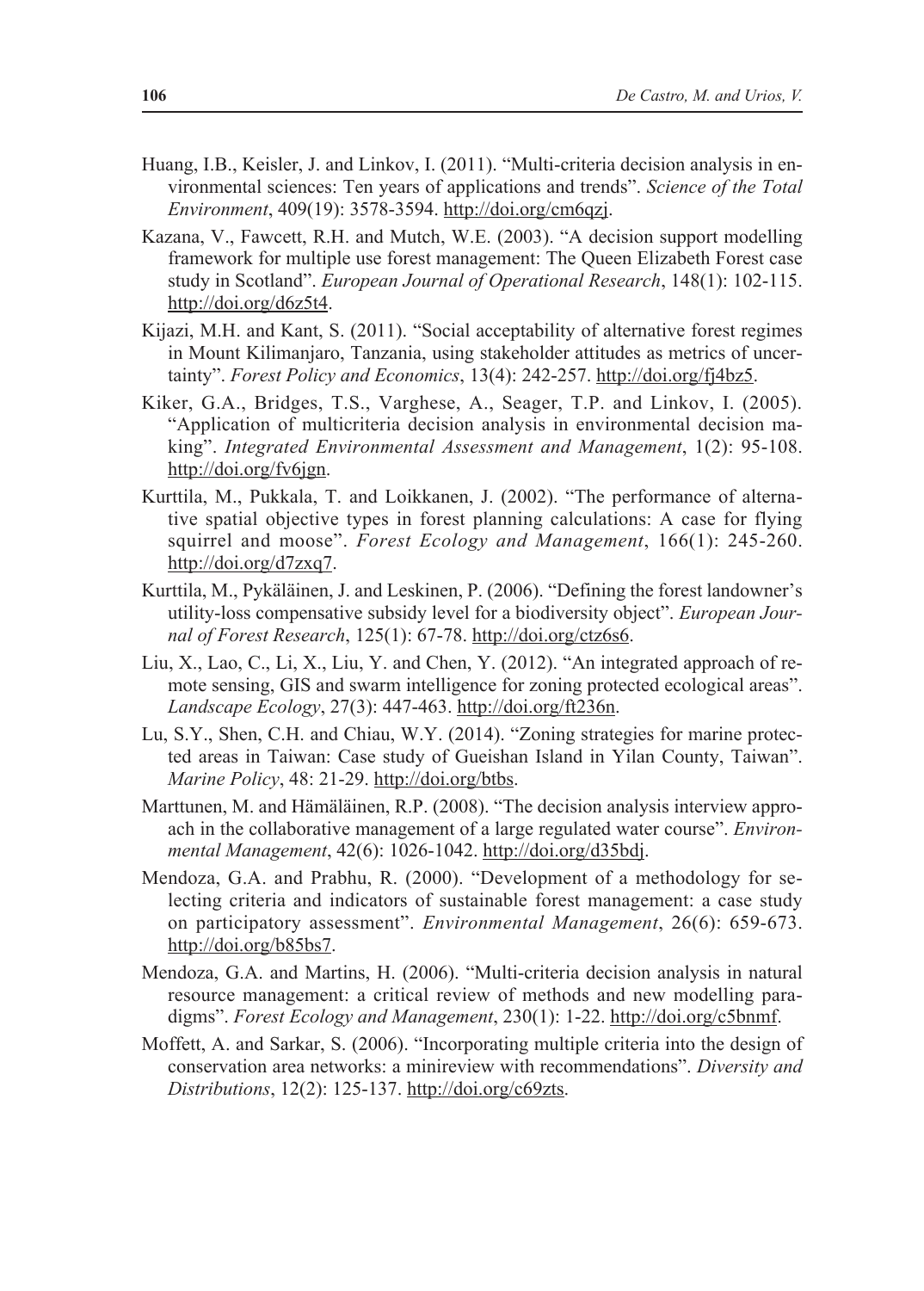- Moilanen, A. (2007). "Landscape zonation, benefit functions and target-based planning: Unifying reserve selection strategies". *Biological Conservation*, 134(4): 571-579. http://doi.org/chc5dq.
- Moilanen, A. and Arponen, A. (2011). "Setting conservation targets under budgetary constraints". *Biological Conservation*, 144(1): 650-653. http://doi.org/cd6gmg.
- Mustajoki, J., Saarikoski, H., Marttunen, M., Ahtikoski, A., Hallikainen, V., Helle, T. and Varmola, M. (2011). "Use of decision analysis interviews to support the sustainable use of the forests in Finnish Upper Lapland". *Journal of Environmental Management*, 92(6): 1550-1563. http://doi.org/ccxh63.
- Nordström, E.M., Eriksson, L.O. and Öhman, K. (2010). "Integrating multiple criteria decision analysis in participatory forest planning: Experience from a case study in northern Sweden". *Forest Policy and Economics*, 12(8): 562-574. http://doi.org/ft9h5k.
- Oikonomou, V., Dimitrakopoulos, P.G. and Troumbis, A.Y. (2011). "Incorporating ecosystem function concept in environmental planning and decision making by means of multi-criteria evaluation: the case-study of Kalloni, Lesbos, Greece". *Environmental Management*, 47(1): 77-92. http://doi.org/dx74jq.
- Ostrom, E. (2000). "Collective action and the evolution of social norms". *Journal of Natural Resources Policy Research*, 6(4): 235-252. http://doi.org/btbt.
- Pasqualini, V., Oberti, P., Vigetta, S., Riffard, O., Panaïotis, C., Cannac, M. and Ferrat, L. (2011). "A GIS-based multicriteria evaluation for aiding risk management Pinus pinaster Ait. forests: A case study in Corsican Island, Western Mediterranean region". *Environmental Management*, 48(1): 38-56. http://doi.org/ff5rvv.
- Pavlikakis, G.E. and Tsihrintzis, V.A. (2003). "Integrating humans in ecosystem management using multi-criteria decision making". *JAWRA Journal of the American Water Resources Association,* 39(2): 277-288. http://doi.org/ck33dk.
- Prato, T. (1999). "Multiple attribute decision analysis for ecosystem management". *Ecological Economics*, 30(2): 207-222. http://doi.org/cx28nt.
- Prato, T. (2000). "Multiple attribute evaluation of landscape management". *Journal of Environmental Management,* 60(4): 325-337. http://doi.org/dr6b3w.
- Proctor, W. and Drechsler, M. (2003). "Deliberative multi-criteria evaluation: a case study of recreation and tourism options in Victoria, Australia". In *European Society for Ecological Economics, Frontiers 2 Conference,* Tenerife, Spain, pp. 11-15.
- Proctor, W. and Qureshi, E. (2005). "Multi-criteria evaluation revisited". In *Proceedings of the Australia New Zealand Society for Ecological Economics Conference*, Massey University, Palmerston North, New Zealand, pp. 11-13.
- Reza, M.I.H., Abdullah, S.A., Nor, S.B.M. and Ismail, M.H. (2013). "Integrating GIS and expert judgment in a multi-criteria analysis to map and develop a habitat suitability index: A case study of large mammals on the Malayan Peninsula". *Ecological Indicators*, 34: 149-158. http://doi.org/btbv.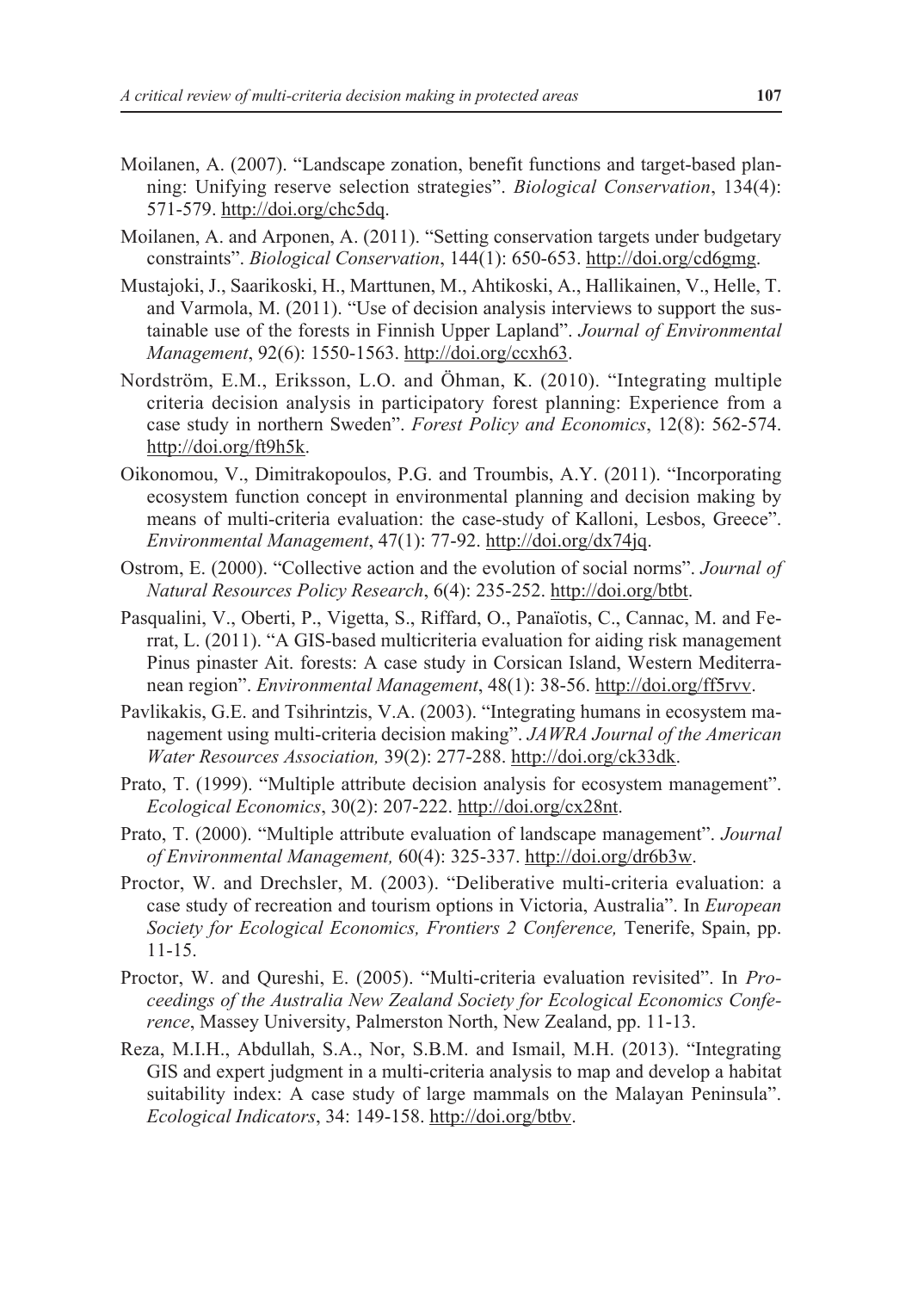- Riccioli, F., Fratini, R., Boncinelli, F., El Asmar, T., El Asmar, J.P. and Casini, L. (2016). "Spatial analysis of selected biodiversity features in protected areas: a case study in Tuscany region". *Land Use Policy*, 57: 540-554. http://doi.org/btbw.
- Romero-Calcerrada, R. and Luque, S. (2006). "Habitat quality assessment using weights-of-evidence based GIS modelling: The case of Picoides tridactylus as species indicator of the biodiversity value of the Finnish forest". *Ecological Modelling,* 196(1): 62-76. http://doi.org/cdw9xk.
- Rudolphi, W. and Haider, W. (2003). "Visitor management and ecological integrity: one example of an integrated management approach using Decision Analysis". *Journal for Nature Conservation*, 11(4): 346-354. http://doi.org/dmw572.
- Schmoldt, D.L. and Peterson, D.L. (2001). "Strategic and tactical planning for managing national park resources". In Schmoldt, D., Kangas, J., Mendoza, G.A., Pesonen, M. (Eds.): *The analytic hierarchy process in natural resource and environmental decision making* (pp. 67-79). Springer, Netherlands.
- Sharifi, M.A., Van den Toorn, W., Rico, A. and Emmanuel, M. (2002). "Application of GIS and multicriteria evaluation in locating sustainable boundary between the Tunari National Park and Cochabamba City (Bolivia)". *Journal of Multi-Criteria Decision Analysis*, 11(3): 151-164. http://doi.org/cp3bkx.
- Store, R. and Kangas, J. (2001). "Integrating spatial multi-criteria evaluation and expert knowledge for GIS-based habitat suitability modelling". *Landscape and Urban Planning,* 55(2): 79-93. http://doi.org/b2f4n8.
- Strager, M.P. and Rosenberger, R.S. (2006). "Incorporating stakeholder preferences for land conservation: Weights and measures in spatial MCA". *Ecological Economics,* 58(1): 79-92. http://doi.org/cpsvnq.
- Terra, T.N., dos Santos, R.F. and Costa, D.C. (2014). "Land use changes in protected areas and their future: The legal effectiveness of landscape protection". *Land Use Policy*, 38: 378-387. http://doi.org/btbx.
- Tzionas, P., Ioannidou, I.A. and Paraskevopoulos, S. (2004). "A hierarchical fuzzy decision support system for the environmental rehabilitation of Lake Koronia, Greece". *Environmental Management*, 34(2): 245-260. http://doi.org/dxmzts.
- United Nations Development Programme. (1999). *Human development report 1999*. Oxford University Press, New York.
- Vacik, H., Kurttila, M., Hujala, T., Khadka, C., Haara, A., Pykäläinen, J., Honkakoski, P., Wolfslhener, B. and Tikkanen, J. (2014). "Evaluating collaborative planning methods supporting programme-based planning in natural resource management". *Journal of Environmental Management*, 144: 304-315. http://doi.org/btbz.
- Vimal, R., Pluvinet, P., Sacca, C., Mazagol, P.O., Etlicher, B. and Thompson, J.D. (2012). "Exploring spatial patterns of vulnerability for diverse biodiversity descriptors in regional conservation planning". *Journal of Environmental Management,* 95(1): 9-16. http://doi.org/c9w3sj.